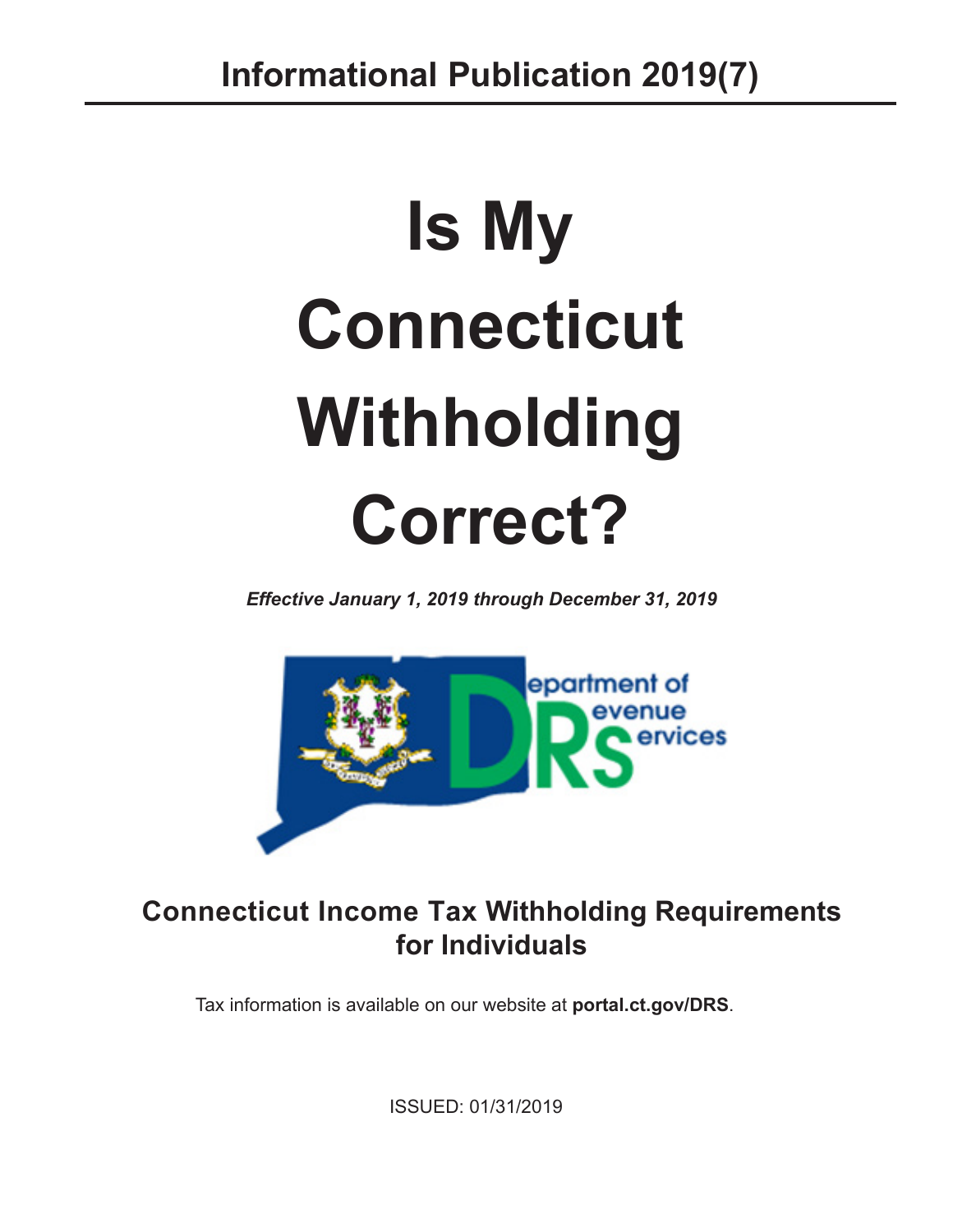### **Table of Contents**

| <b>Why I Should Check My</b><br>Withholding 3                    |
|------------------------------------------------------------------|
| <b>When to Check My</b><br>Withholding 3                         |
| <b>How to Check My</b><br>Withholding 3                          |
| Filing Jointly 3                                                 |
| <b>How to Increase My</b><br>Withholding 3                       |
| <b>How to Decrease My</b><br><b>Withholding  4</b>               |
| <b>More Than One Source of</b>                                   |
| <b>Income Not Subject to</b><br><b>Withholding  4</b>            |
| <b>Exempt From Connecticut</b><br><b>Withholding  4</b>          |
| <b>When Will My New Withholding</b><br>Form Go Into Effect 5     |
| <b>Income Tax Worksheet 1</b><br><b>Instructions 5</b>           |
| Worksheet 1  6                                                   |
| Worksheet 2  6                                                   |
| <b>Table A - Personal Exemptions 7</b>                           |
| <b>Table B - Initial Tax Calculation 8</b>                       |
| Table C - 3% Tax Rate<br>Phase-Out 9                             |
| Table D - Tax Recapture  10                                      |
| <b>Table E - Personal Tax</b><br>Credits  11                     |
| Supplemental Tables  12                                          |
| <b>Social Security Benefit</b><br><b>Adjustment Worksheet 14</b> |

#### **WHAT'S NEW**

**Income Tax Withholding Requirements for Pension and Annuity Payments:** Payers of taxable pension or annuity distributions that maintain an office or transact business in Connecticut and make payments to Connecticut residents have been required to deduct and withhold income tax from such distributions since January 1, 2018.

Taxable distributions subject to withholding include distributions from the following:

- an employer pension;
- an annuity;
- a profit sharing plan;
- a stock bonus;
- a deferred compensation plan;
- an individual retirement arrangement;
- an endowment; and
- a life insurance contract.

**Form CT‑W4P,** *Withholding Certificate for Pension or Annuity Payments***,** for taxable years 2017 and prior are obsolete.

#### **DEFINITIONS**

*In this publication, the following definitions apply, unless otherwise specified.*

*Pay period*, means a recurring length of time over which income is paid (e.g. weekly, bi-weekly, monthly, etc.).

*Withholding form***,** means **Form CT‑W4***, Employee's Withholding Certificate*  or **Form CT‑W4P***, Withholding Certificate for Pension or Annuity Payments.*

#### **TAXPAYER SERVICE CENTER** *(TSC)*

File electronically through the *TSC.* The *TSC* is a fast, free, easy, and secure way to conduct business with DRS. Go online and visit **[portal.ct.gov/TSC](https://portal.ct.gov/TSC)***.*

Use the *TSC* to view current account balances, make payments, schedule payments, and amend certain tax returns.

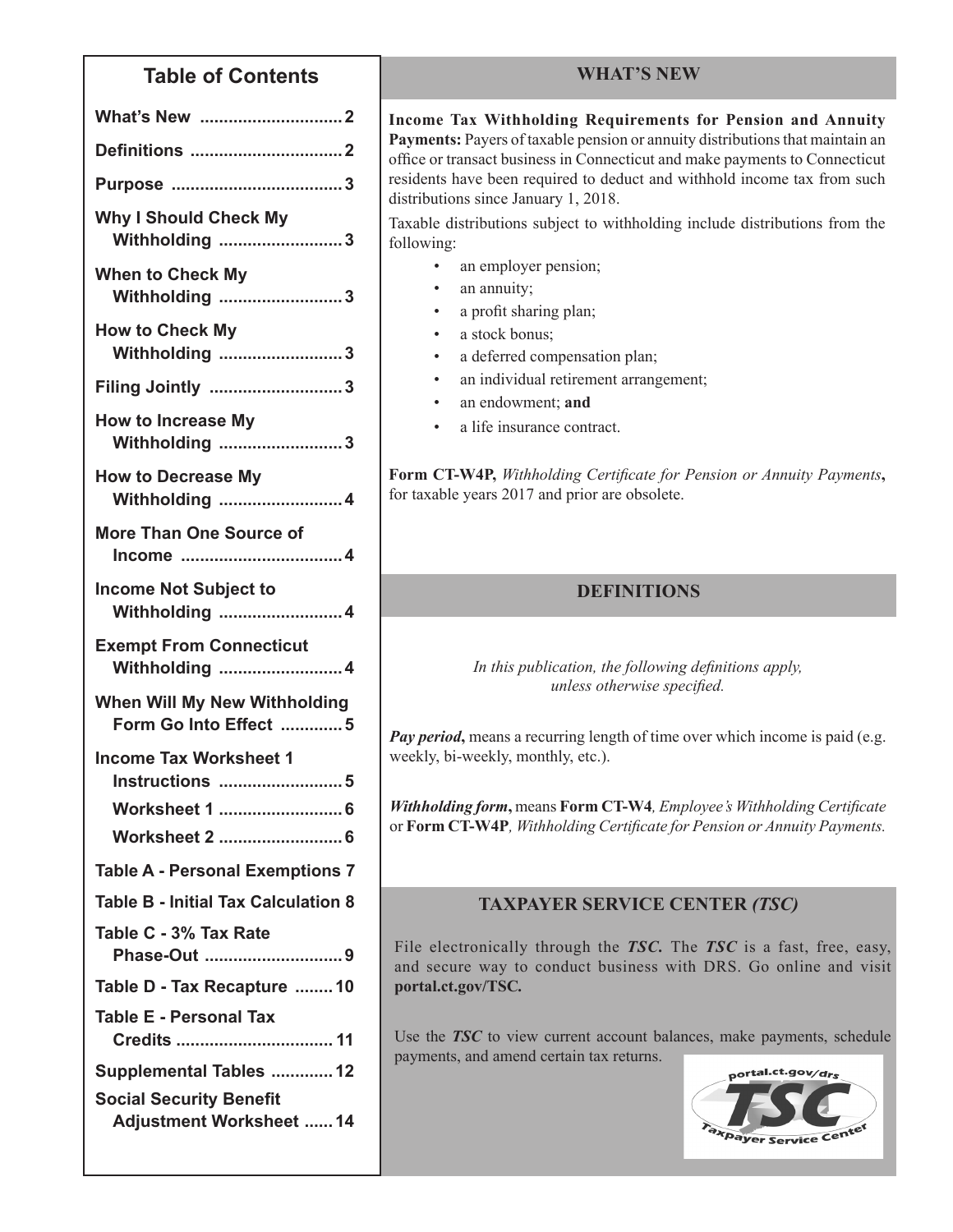#### **CONNECTICUT INCOME TAX WITHHOLDING**

#### **Purpose**

This publication helps you check your Connecticut income tax withholding and, if necessary, adjust your withholding. You should check your withholding once a year or if your tax situation changes to ensure you have the correct amount of Connecticut income tax withheld.

#### **Why I Should Check My Withholding**

In general, Connecticut income tax is withheld from your wages or from payments of nonpayroll amounts according to the information you provide to your employer on **Form CT‑W4**, *Employee's Withholding Certificate*, or to your payer on **Form CT‑W4P**, *Withholding Certificate for Pension or Annuity Payments*. If the information you provide is not accurate, you may have too much or too little Connecticut income tax withheld from your income. If too much tax is withheld, you lose the use of money that may not be returned to you until you file a return showing you overpaid the tax. If too little tax is withheld, you may be subject to interest in addition to any tax due even if you file your return and pay the tax with your timely filed return. You may adjust your withholding at any time by completing and filing a new withholding form with your employer or payer.

#### **When to Check My Withholding**

You should check your withholding early in the year and compare the total tax to be withheld from your wages or nonpayroll amounts for the year with what you expect your Connecticut income tax liability will be for the year. You should check your withholding again during the year if the tax laws change or if any of the following apply to you:

- Your Withholding Code changes;
- Your filing status is married filing jointly and both you and your spouse have income subject to withholding. See *Certain Married Individuals* below;
- You have more than one source of income; **or**
- You have income not subject to Connecticut income tax withholding such as nonwage income including interest, dividends, and capital gains.

#### **Certain Married Individuals**

Spouses who both have income subject to withholding and select Withholding Code "A" on their withholding forms may refer to the supplemental tables on Pages 12 and 13 of this publication for an easy guide on how to adjust their withholding. For a more precise calculation, follow the directions provided in the following sections.

#### **Filing Jointly**

If your filing status is married filing jointly, you must combine your income with your spouse's income and combine your withholding with your spouse's withholding when completing the worksheets in this publication.

#### **How to Check My Withholding**

You need a pay statement for a full pay period showing the amount of Connecticut income tax withheld and a copy of your most recently filed withholding form. Your employer or payer has your withholding form on file and can provide you with a copy. Once you have these documents:

- 1. Refer to Line 1 of your most recently filed withholding form to review your current Withholding Code.
	- a. If your Withholding Code for 2019 remains the same, see "2" below.
	- b. If your Withholding Code is **different**, complete a new withholding form using your correct Withholding Code.

Read all instructions for your withholding form carefully to ensure your withholding is correct. File the withholding form with your employer or payer. It is not necessary to go on to "2" below.

2. Complete Worksheet 1 on Page 6 to estimate your total 2019 Connecticut income tax liability. Then complete Worksheet 2 to compare your projected total 2019 Connecticut income tax liability with your projected 2019 Connecticut income tax withholding.

#### **How to Increase My Withholding**

Before you complete your withholding form, you should complete Worksheets 1 and 2 on Page 6 to help you determine if you need to change your withholding. Then complete the following steps to fill out a new withholding form:

- 1. Enter your Withholding Code on Line 1 of your new withholding form;
- 2. Enter the amount from Line 9b of Worksheet 2 on Line 2 of your new withholding form;
	- a. If there was an amount on Line 2 of your most recently filed withholding form, add that amount to the amount on Line 9b of Worksheet 2 and enter the total on Line 2 of your new withholding form.
	- b. If there was an amount on Line 3 of your most recently filed withholding form, subtract that amount from the amount on Line 9b of Worksheet 2. If the result is positive, enter the amount on Line 2. If the result is negative, enter the amount on Line 3.
- 3. Enter all other required information on your withholding form; **and**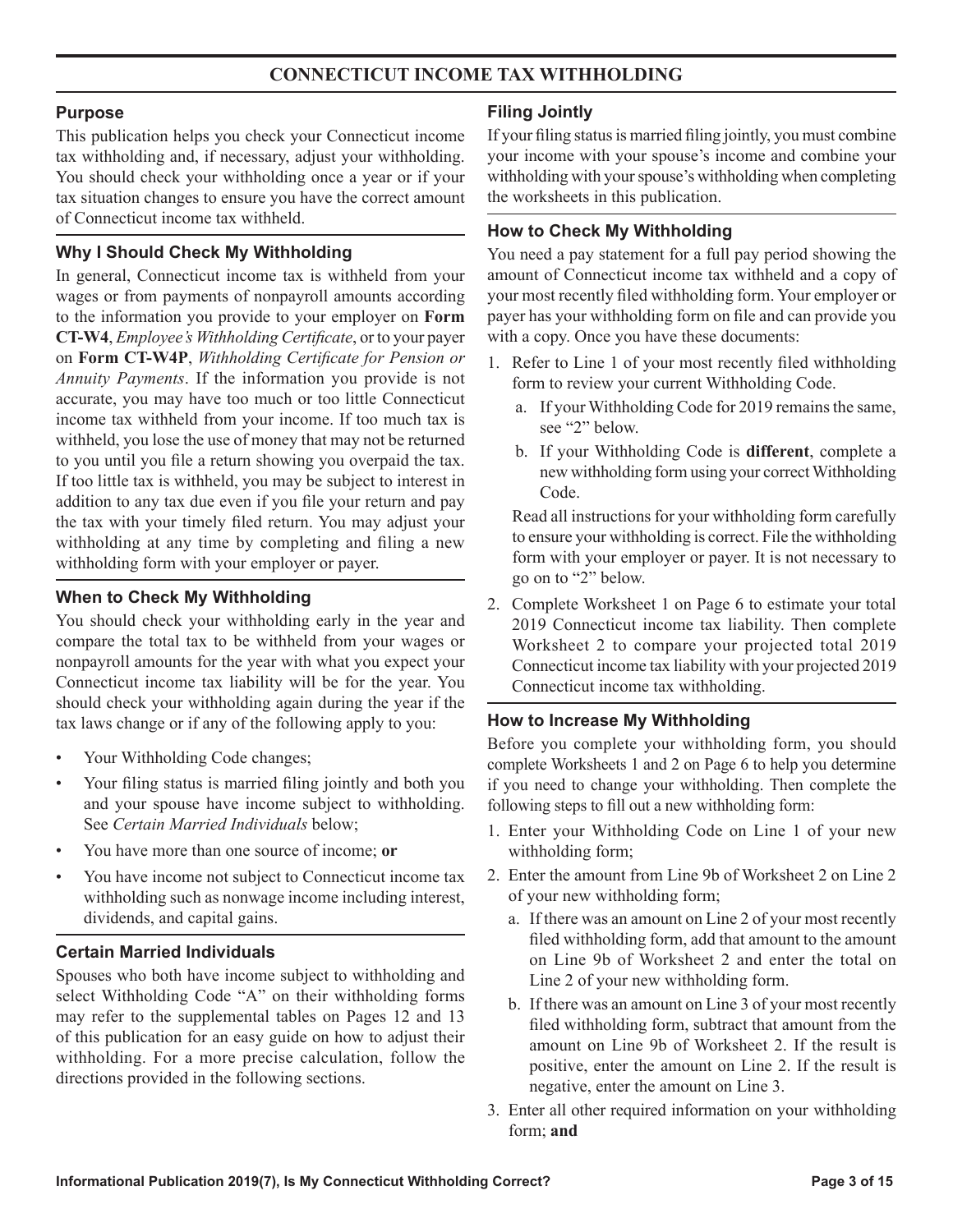4. Give the new withholding form to your employer or payer. Keep a copy for yourself. Do not send your withholding form to DRS.

**Example 1:** If your previously filed withholding form showed \$3 on Line 2, and Line 9b of Worksheet 2 shows you should increase your current withholding by \$5, enter \$8 on Line 2 of your new withholding form.

#### **How to Decrease My Withholding**

Before decreasing the amount to be withheld, be sure you have enough Connecticut income tax withheld to meet your projected Connecticut income tax liability. Underwithholding may result in interest charges. See **Informational Publication 2018(16)**, *Estimated Connecticut Income Taxes*.

Before you complete your withholding form, you should complete Worksheets 1 and 2 on Page 6 to help you determine if you need to change your withholding. Then complete the following steps to fill out a new withholding form:

- 1. Enter your Withholding Code on Line 1 of your new withholding form;
- 2. Enter the amount from Line 9b of Worksheet 2 on Line 3 of your new withholding form;
	- a. If there was an amount on Line 2 of your most recently filed withholding form, subtract that amount from the amount on Line 9b of Worksheet 2. If the result is positive, enter the amount on Line 2. If the result is negative, enter the amount on Line 3.
	- b. If there was an amount on Line 3 of your most recently filed withholding form, add that amount to the amount on Line 9b of Worksheet 2 and enter the total on Line 3 of your new withholding form.
- 3. Enter all other required information on your withholding form; **and**
- 4. Give the new withholding form to your employer or payer. Keep a copy for yourself. Do not send your withholding form to DRS.

**Example 2:** If your previously filed withholding form showed \$3 on Line 2, and Line 9b of Worksheet 2 shows you should decrease your current withholding by \$5, enter \$2 on Line 3 of your **new** withholding form.

If too much Connecticut income tax is withheld in 2019, your overpayment of Connecticut income tax may be refunded to you when you file your 2019 Connecticut income tax return.

#### **More Than One Source of Income**

If you have more than one source of income, or your filing status is married filing jointly and your spouse also has income, you can adjust your withholding for one or more of the sources of income.

Before you complete your withholding form, you should complete Worksheets 1 and 2 on Page 6 to help you determine if you need to change your withholding. If the amount on Line 8b of Worksheet 2 is a positive amount, see *How to Increase My Withholding* on Page 3. If the amount on Line 8b of Worksheet 2 is a negative amount, see *How to Decrease My Withholding* on this page.

#### **Income Not Subject to Withholding**

If you have income not subject to withholding, you may wish to make estimated income tax payments instead of increasing your withholding. See IP 2018(16). Estimated income tax payments are made using **Form CT-1040ES**, *Estimated Connecticut Income Tax Payment Coupon for Individuals*.

#### **Caution**

Generally, you may owe interest if you do not prepay (through timely estimates, withholding, pass-through entity tax credit, or all) the lesser of 100% of the income tax shown on your 2018 Connecticut income tax return or 90% of the income tax shown on your 2019 Connecticut income tax return. To avoid interest charges, make sure your estimate is as accurate as possible. You may prefer to pay 100% of the income tax shown on your 2018 Connecticut income tax return.

#### **Exempt From Connecticut Withholding**

You are exempt from Connecticut withholding if you expect to have no Connecticut income tax liability for the taxable year. You have no Connecticut income tax liability if your annual **gross income** is:

- \$12,000 or less and your filing status is married filing separately;
- \$15,000 or less and your filing status is single;
- \$19,000 or less and your filing status is head of household; **or**
- \$24,000 or less and your filing status is married filing jointly, or qualifying widow(er) with dependent child.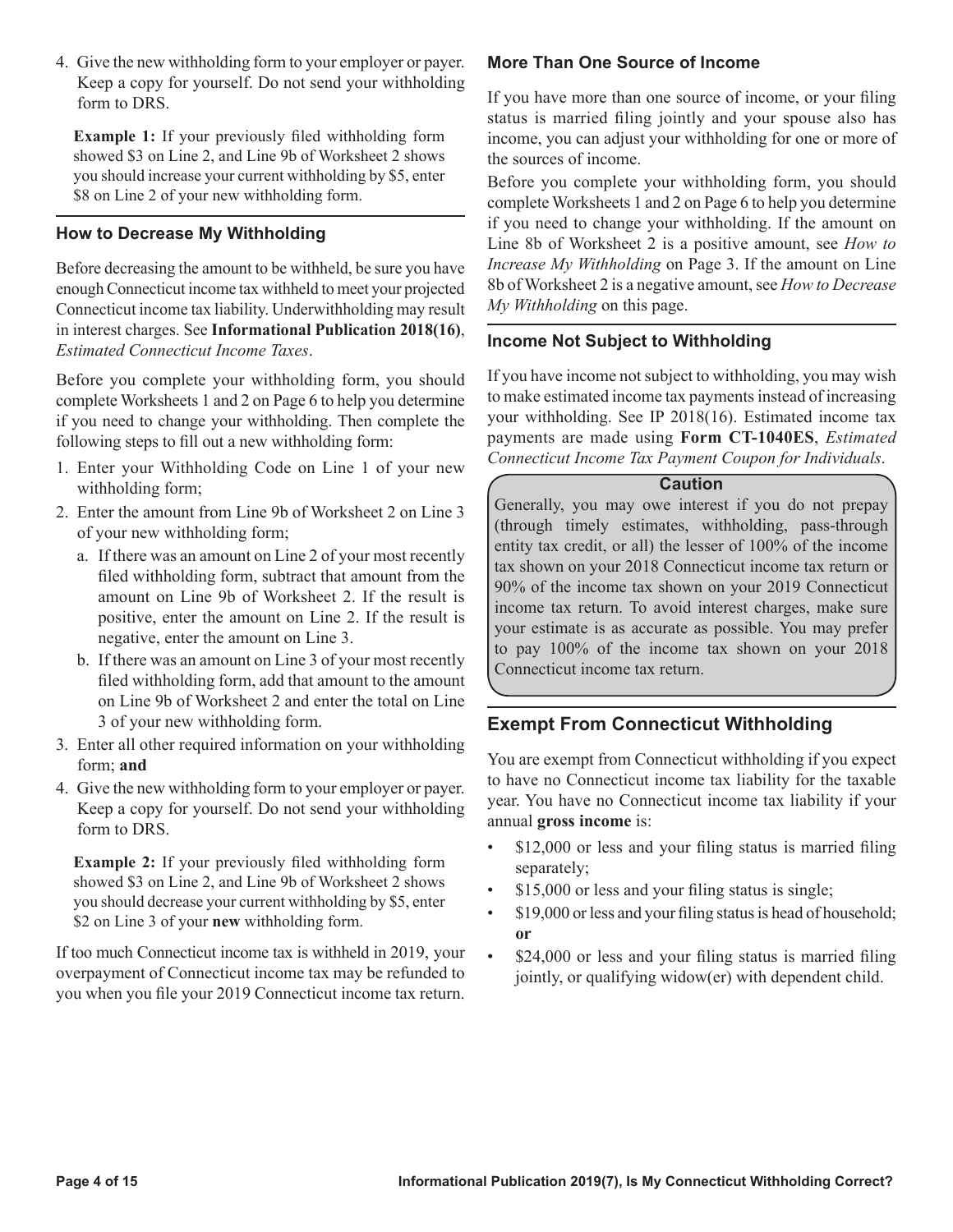*Gross Income* means all income received in the form of money, goods, property, and services not exempt from federal income tax and any additions to income required to be reported on **Form CT-1040**, *Connecticut Resident Income Tax Return*, or **Form CT-1040NR/PY**, *Connecticut Nonresident and Part-Year Resident Income Tax Return*, *Schedule 1, Modifications to Federal Adjusted Gross Income.*

To claim exemption from Connecticut withholding, you must enter Withholding Code "E" on your withholding Form CT-W4, Line 1, or Form CT-W4P, Line 1

Under the Military Spouses Residency Relief Act (MSRRA), the income received by a military spouse for services performed in Connecticut is not considered Connecticutsourced income if certain requirements are met.

See **Informational Publication 2018(15)**, *Connecticut Income Tax Information for Armed Forces Personnel and Veterans*, for the requirements. A military service member's spouse claiming exemption under the MSRRA must claim the exemption on Form CT-W4.

#### **When Will My New Withholding Form Go Into Effect**

If the change is for the current year, your employer must withhold on the basis of your new withholding form no later than the start of the first pay period ending on or after the 30th day following the day on which you give your employer your new withholding form. If the change is for next year, your new withholding form will not take effect until next year.

#### **INCOME TAX WORKSHEET 1 - INSTRUCTIONS**

Line 1: Enter the amount of federal adjusted gross income you expect in 2019. You may use federal Form 1040ES, Estimated Tax for Individuals, as a worksheet to determine your federal adjusted gross income.

**Line 2:** Enter your total estimated Connecticut additions. See Form CT-1040 or Form CT-1040NR/PY, *Schedule 1,Modifications to Federal Adjusted Gross Income,* for information about Connecticut addition modifications.

**Line 4:** Enter your total estimated Connecticut subtractions. See Form CT-1040 or Form CT-1040NR/PY, *Schedule 1,* for information about Connecticut subtraction modifications.

**Social Security Benefit Adjustment:** If your required Connecticut income tax return filing status is single or married filing separately, and you expect your 2019 federal adjusted gross income will be **less than \$75,000**, enter as a subtraction the amount of federally taxable Social Security benefits you expect to report on your 2019 federal Form 1040, Line 5b.

If your required Connecticut income tax return filing status is married filing jointly, qualifying widow(er) with dependent child, or head of household, and you expect your federal adjusted gross income will be **less than \$100,000**, enter as a subtraction the amount of federally taxable Social Security benefits you expect to report on your 2019 federal Form 1040, Line 5b.

If you expect your federal adjusted gross income will be above the threshold for your filing status, complete the *Social Security Benefit Adjustment Worksheet* on Page 14 and include the amount from Line F on Line 4.

**Line 5: Nonresidents and Part-Year Residents Only:**  If your Connecticut-sourced income is greater than your Connecticut adjusted gross income*,* enter your Connecticutsourced income. See the instructions for Form CT-1040NR/PY for more information on Connecticut-sourced income.

**Line 6:** To calculate your estimated Connecticut income tax*,*  complete the 2019 Tax Calculation Schedule on Page 6.

**Line 7: Nonresidents and Part-Year Residents Only:** If your Connecticut-sourced income is greater than or equal to your Connecticut adjusted gross income*,* enter 1.0000. If your Connecticut-sourced income is **less than** your Connecticut adjusted gross income*,* complete the following calculation and enter the result on Line 7.

Connecticut-Sourced Income Connecticut Adjusted Gross Income (Line 5 of Worksheet 1)  $=$  Line 7

**Do not** enter a number less than zero or greater than 1. If the result is less than zero, enter "0;" if greater than 1*,* enter 1.0000. Round to four decimal places.

**Line 9: Residents and Part-Year Residents Only:** Enter estimated allowable credit for income taxes paid to other jurisdictions. Enter "0" if not applicable. See the instructions for Form CT-1040 or Form CT-1040NR/PY*, Schedule 2, Credit for Income Taxes Paid to Qualifying Jurisdictions*.

**Line 11:** If you expect to owe federal alternative minimum tax in 2019*,* you may also owe Connecticut alternative minimum tax. Enter your estimated Connecticut alternative minimum tax liability. See instructions for **Form CT-6251***, Connecticut Alternative Minimum Tax Return - Individuals.*

**Line 13:** Enter estimated allowable Connecticut income tax credit(s). Enter "0" if you are not entitled to a credit. (Credit for a prior year alternative minimum tax is not allowed if you entered an amount on Line 11.) See instructions for **Schedule CT-IT Credit**, *Income Tax Credit Summary*. Do not include any PE Tax Credit on this line.

**Line 14:** Subtract Line 13 from Line 12. Use this amount to complete Worksheet 2.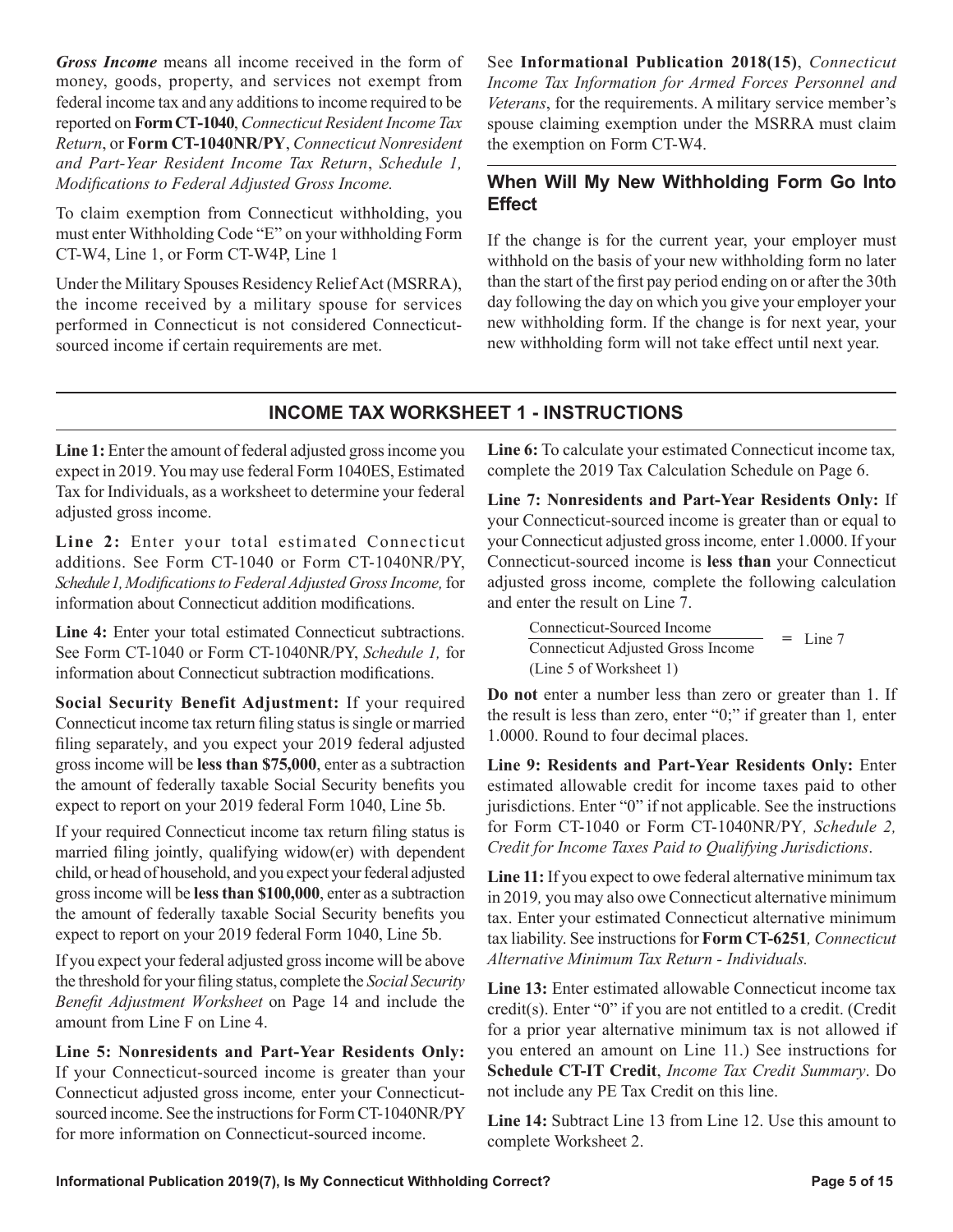#### **Worksheet 1**

|                | <b>Projected Income Tax Liability for 2019</b>                                                                                                                                                                 |     |  |
|----------------|----------------------------------------------------------------------------------------------------------------------------------------------------------------------------------------------------------------|-----|--|
|                | Enter combined amounts if you expect your 2019 Connecticut income tax filing status to be filing jointly. See Page 5 for instructions.                                                                         |     |  |
| 1.             | Federal adjusted gross income (AGI) you expect in 2019: To determine this you may want to<br>start with federal AGI on your last year's return and add or subtract your expected changes.                      | 1.  |  |
| 2.             | Connecticut additions: See Income Tax Worksheet 1 - Instructions, Page 5.                                                                                                                                      | 2.  |  |
| 3.             | Add Line 1 and Line 2.                                                                                                                                                                                         | 3.  |  |
| 4.             | Connecticut subtractions: See Income Tax Worksheet 1 - Instructions, Page 5.                                                                                                                                   | 4.  |  |
| 5.             | Connecticut adjusted gross income: Subtract Line 4 from Line 3.<br>Nonresidents and part-year residents: Enter your income from Connecticut sources<br>if greater than your Connecticut adjusted gross income. | 5.  |  |
| 6.             | Connecticut income tax: Complete Tax Calculation Schedule below.                                                                                                                                               | 6.  |  |
| 7 <sub>1</sub> | Nonresidents and part-year residents only: See Income Tax Worksheet 1 - Instructions, Page 5.<br>Residents enter 1,0000.                                                                                       | 7.  |  |
| 8.             | Multiply Line 7 by Line 6.                                                                                                                                                                                     | 8.  |  |
| 9.             | Credit for income taxes paid to other jurisdictions: See <i>Income Tax Worksheet 1 - Instructions</i> , Page 5.                                                                                                | 9.  |  |
|                | 10. Subtract Line 9 from Line 8.                                                                                                                                                                               | 10. |  |
|                | 11. Estimated Connecticut alternative minimum tax: See Income Tax Worksheet 1 - Instructions, Page 5.                                                                                                          | 11. |  |
|                | 12. Add Line 10 and Line 11.                                                                                                                                                                                   | 12. |  |
|                | 13. Estimated allowable credits from Schedule CT-IT Credit: See Income Tax Worksheet 1 - Instructions.<br>Page 5.                                                                                              | 13. |  |
|                | 14. Subtract Line 13 from Line 12. This is your projected Connecticut income tax liability for 2019.<br>Enter here and on Worksheet 2, Line 1b.                                                                | 14. |  |

### **2019 Tax Calculation Schedule**

| 1a. Enter the amount from Worksheet 1, Line 5.                                                          | 1а.  | 00 <sup>1</sup> |
|---------------------------------------------------------------------------------------------------------|------|-----------------|
| 2a. Enter exemption amount from Table A - Personal Exemptions, on Page 7. If zero, enter "0."           | 2a.  | 00              |
| 3a. Connecticut taxable income: Subtract Line 2a from Line 1a. If less than zero, enter "0."            | За.  | 00              |
| 4a. Initial tax calculation: See Table B - Initial Tax Calculation, on Page 8.                          | 4a.  | 00 <sub>1</sub> |
| 5a. Enter the phase-out amount from Table C - 3% Tax Rate Phase-Out, on Page 9. If zero, enter "0."     | 5а.  | 00              |
| 6a. Enter the recapture amount from Table D - Tax Recapture, on Page 10. If zero, enter "0."            | 6а.  | 00              |
| 7a. Add Line 4a, Line 5a, and Line 6a.                                                                  | 7а.  | 00              |
| 8a. Enter decimal amount from Table E - Personal Tax Credits, on Page 11. If zero, enter "0."           | 8а.  | 00              |
| 9a. Multiply the amount on Line 7a by the decimal amount on Line 8a.                                    | 9а.  | 00              |
| 10a. Connecticut Income Tax: Subtract Line 9a from Line 7a. Enter this amount on Line 6 of Worksheet 1. | 10a. | 00              |

#### **Worksheet 2**

#### **Projected Income Tax Withholding and Estimated Payments for 2019**

Enter combined amounts if you expect your 2019 Connecticut filing status to be filing jointly.

| 1b. Enter your projected Connecticut income tax liability for 2019 from Worksheet 1, Line 14.                                                                                                                                                                                                                                                               | 1b. |  |
|-------------------------------------------------------------------------------------------------------------------------------------------------------------------------------------------------------------------------------------------------------------------------------------------------------------------------------------------------------------|-----|--|
| 2b. Total Connecticut income tax withheld to date during 2019 from all of your sources of income:<br>You should be able to find your withholding to date on your last pay statement.                                                                                                                                                                        | 2b. |  |
| 3b. Connecticut income tax withholding projected for the rest of 2019: For each source of income, multiply<br>the amount of Connecticut income tax now being withheld each pay period by the number of pay<br>periods remaining in 2019 and enter the combined amount for all sources of income.                                                            | 3b. |  |
| 4b. Total projected Connecticut income tax withholding for all pay periods in 2019: Add Line 2b and Line 3b.                                                                                                                                                                                                                                                | 4b. |  |
| 5b. Enter estimated Connecticut income tax paid or expected to be paid for 2019 with Form CT-1040ES<br>and any overpayment applied from your 2018 Connecticut income tax return.                                                                                                                                                                            | 5b. |  |
| 6b. Enter your expected PE Tax Credit for 2019, if applicable.                                                                                                                                                                                                                                                                                              | 6b. |  |
| 7b. Total Connecticut withholding, estimated payments, and PE Tax Credit: Add Line 4b, Line 5b and Line 6b.                                                                                                                                                                                                                                                 | 7b. |  |
| 8b. Subtract Line 7b from Line 1b.                                                                                                                                                                                                                                                                                                                          | 8b. |  |
| 9b. Divide the amount on Line 8b by the number of pay periods remaining in 2019 and enter the result. If<br>the amount on Line 8b is a positive amount, you may be underwithheld. See How to Increase My<br>Withholding on Page 3. If the amount on Line 8b is a negative amount, you may be overwithheld.<br>See How to Decrease My Withholding on Page 4. | 9b. |  |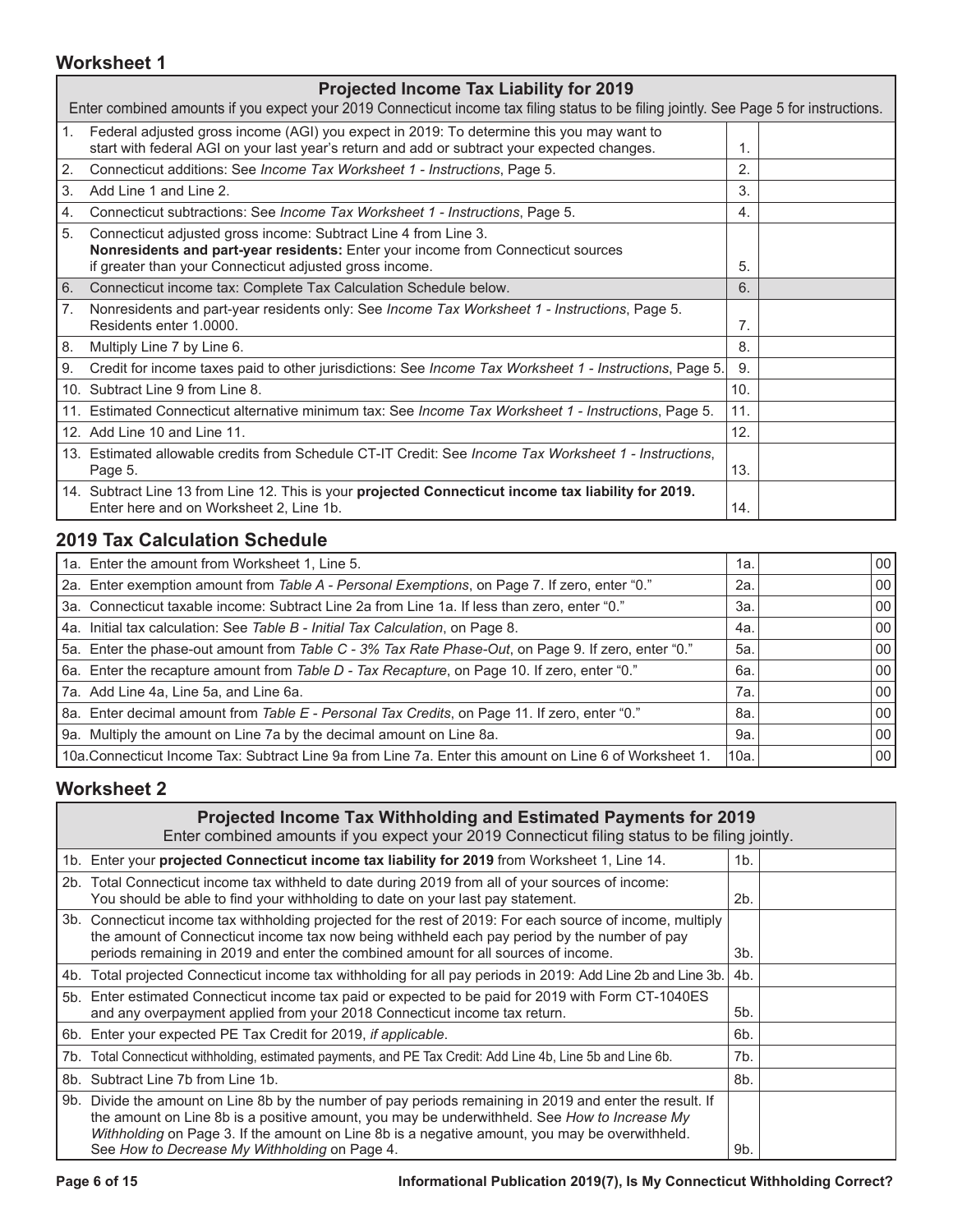# **Table A - Personal Exemptions for 2019 Taxable Year**

Enter the personal exemption amount on the *Tax Calculation Schedule*, Line 2a.

Use the filing status you expect to report on your 2019 Connecticut income tax return and your Connecticut AGI (*Tax Calculation Schedule*, Line 1a) to determine your personal exemption.

|                                 | <b>Single</b>          |                   |                    | <b>Married Filing Jointly or</b><br>Qualified Widow(er) |             | <b>Married Filing Separately</b> | <b>Head of Household</b> |                   |                    |                 |             |
|---------------------------------|------------------------|-------------------|--------------------|---------------------------------------------------------|-------------|----------------------------------|--------------------------|-------------------|--------------------|-----------------|-------------|
|                                 | <b>Connecticut AGI</b> |                   |                    | Connecticut AGI                                         |             |                                  | <b>Connecticut AGI</b>   |                   |                    | Connecticut AGI |             |
| More Than                       | Less Than              | Exemption         | More Than          | Less Than                                               | Exemption   | More Than                        | Less Than                | Exemption         | More Than          | Less Than       | Exemption   |
|                                 | or<br>Equal To         |                   |                    | or<br>Equal To                                          |             |                                  | or<br>Equal To           |                   |                    | or<br>Equal To  |             |
| $\overline{0}$<br>$\mathcal{S}$ | \$30,000               | \$15,000          | \$<br>$\mathbf{0}$ | \$48,000                                                | \$24,000    | $\mathbb{S}$<br>$\Omega$         | \$24,000                 | \$12,000          | \$<br>$\mathbf{0}$ | \$38,000        | \$19,000    |
| \$30,000                        | \$31,000               | \$14,000          | \$48,000           | \$49,000                                                | \$23,000    | \$24,000                         | \$25,000                 | \$11,000          | \$38,000           | \$39,000        | \$18,000    |
| \$31,000                        | \$32,000               | \$13,000          | \$49,000           | \$50,000                                                | \$22,000    | \$25,000                         | \$26,000                 | \$10,000          | \$39,000           | \$40,000        | \$17,000    |
| \$32,000                        | \$33,000               | \$12,000          | \$50,000           | \$51,000                                                | \$21,000    | \$26,000                         | \$27,000                 | \$9,000           | \$40,000           | \$41,000        | \$16,000    |
| \$33,000                        | \$34,000               | \$11,000          | \$51,000           | \$52,000                                                | \$20,000    | \$27,000                         | \$28,000                 | \$8,000           | \$41,000           | \$42,000        | \$15,000    |
| \$34,000                        | \$35,000               | \$10,000          | \$52,000           | \$53,000                                                | \$19,000    | \$28,000                         | \$29,000                 | \$7,000           | \$42,000           | \$43,000        | \$14,000    |
| \$35,000                        | \$36,000               | \$9,000           | \$53,000           | \$54,000                                                | \$18,000    | \$29,000                         | \$30,000                 | \$<br>6,000       | \$43,000           | \$44,000        | \$13,000    |
| \$36,000                        | \$37,000               | \$8.000           | \$54,000           | \$55,000                                                | \$17,000    | \$30,000                         | \$31,000                 | 5,000<br>\$       | \$44,000           | \$45,000        | \$12,000    |
| \$37,000                        | \$38,000               | \$7,000           | \$55,000           | \$56,000                                                | \$16,000    | \$31,000                         | \$32,000                 | \$<br>4,000       | \$45,000           | \$46,000        | \$11,000    |
| \$38,000                        | \$39,000               | \$6,000           | \$56,000           | \$57,000                                                | \$15,000    | \$32,000                         | \$33,000                 | \$<br>3,000       | \$46,000           | \$47,000        | \$10,000    |
| \$39,000                        | \$40,000               | \$5,000           | \$57,000           | \$58,000                                                | \$14,000    | \$33,000                         | \$34,000                 | \$<br>2,000       | \$47,000           | \$48,000        | \$9,000     |
| \$40,000                        | \$41,000               | \$4,000           | \$58,000           | \$59,000                                                | \$13,000    | \$34,000                         | \$35,000                 | \$<br>1.000       | \$48,000           | \$49,000        | \$8,000     |
| \$41,000                        | \$42,000               | \$3,000           | \$59,000           | \$60,000                                                | \$12,000    | \$35,000                         | and up                   | \$<br>$\mathbf 0$ | \$49,000           | \$50,000        | \$7,000     |
| \$42,000                        | \$43,000               | \$2,000           | \$60,000           | \$61,000                                                | \$11,000    |                                  |                          |                   | \$50,000           | \$51,000        | \$6,000     |
| \$43,000                        | \$44,000               | \$<br>1,000       | \$61,000           | \$62,000                                                | \$10,000    |                                  |                          |                   | \$51,000           | \$52,000        | \$5,000     |
| \$44,000                        | and up                 | \$<br>$\mathbf 0$ | \$62,000           | \$63,000                                                | \$9,000     |                                  |                          |                   | \$52,000           | \$53,000        | \$4,000     |
|                                 |                        |                   | \$63,000           | \$64,000                                                | \$8,000     |                                  |                          |                   | \$53,000           | \$54,000        | \$3,000     |
|                                 |                        |                   | \$64,000           | \$65,000                                                | \$7,000     |                                  |                          |                   | \$54,000           | \$55,000        | \$2,000     |
|                                 |                        |                   | \$65,000           | \$66,000                                                | \$6,000     |                                  |                          |                   | \$55,000           | \$56,000        | \$<br>1,000 |
|                                 |                        |                   | \$66,000           | \$67,000                                                | \$5,000     |                                  |                          |                   | \$56,000           | and up          | \$<br>0     |
|                                 |                        |                   | \$67,000           | \$68,000                                                | \$4,000     |                                  |                          |                   |                    |                 |             |
|                                 |                        |                   | \$68,000           | \$69,000                                                | \$3,000     |                                  |                          |                   |                    |                 |             |
|                                 |                        |                   | \$69,000           | \$70,000                                                | \$2,000     |                                  |                          |                   |                    |                 |             |
|                                 |                        |                   | \$70,000           | \$71,000                                                | 1,000<br>\$ |                                  |                          |                   |                    |                 |             |
|                                 |                        |                   | \$71,000           | and up                                                  | \$<br>0     |                                  |                          |                   |                    |                 |             |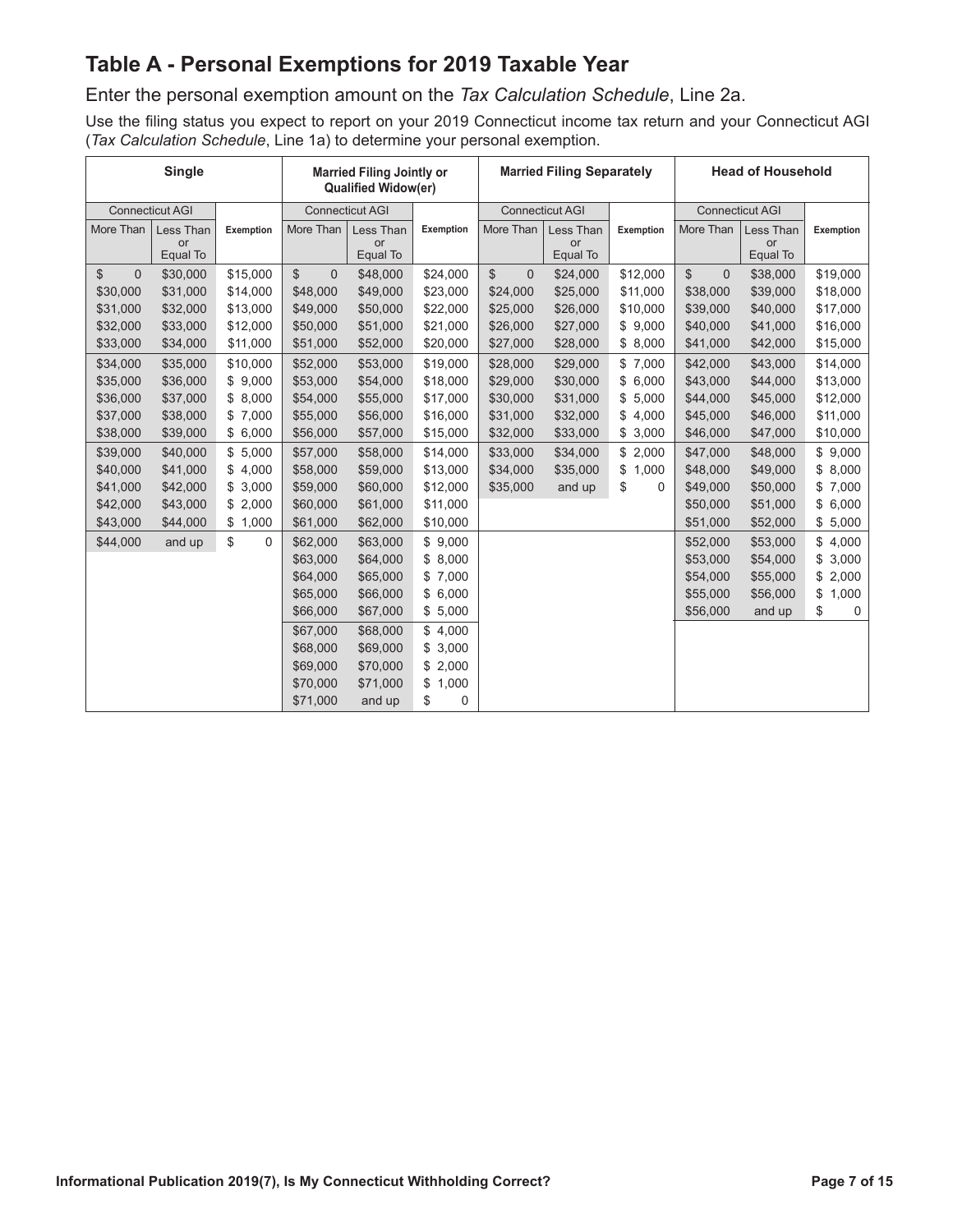# **Table B - Initial Tax Calculation for 2019 Taxable Year**

Enter the initial tax calculation amount on the *Tax Calculation Schedule*, Line 4a.

Use the filing status you expect to report on your 2019 Connecticut income tax return. This is the initial tax calculation of your tax liability. **It does not include personal tax credits, the 3% phase-out or tax recapture.**

| <b>Single or Married Filing Separately</b>                   |          |                                    |                                                                                                             |  |
|--------------------------------------------------------------|----------|------------------------------------|-------------------------------------------------------------------------------------------------------------|--|
| If the amount on line 3a of the Tax Calculation Schedule is: |          |                                    |                                                                                                             |  |
|                                                              |          |                                    |                                                                                                             |  |
|                                                              |          |                                    | More than \$10,000, but less than or equal to  \$50,000  \$300 plus 5.0% of the excess over \$10,000        |  |
|                                                              |          |                                    | More than \$50,000, but less than or equal to  \$100,000  \$2,300 plus 5.5% of the excess over \$50,000     |  |
|                                                              |          |                                    | More than \$100,000, but less than or equal to  \$200,000  \$5,050 plus 6.0% of the excess over \$100,000   |  |
|                                                              |          |                                    | More than \$200,000, but less than or equal to  \$250,000 \$11,050 plus 6.5% of the excess over \$200,000   |  |
|                                                              |          |                                    | More than \$250,000, but less than or equal to  \$500,000 \$14,300 plus 6.9% of the excess over \$250,000   |  |
|                                                              |          |                                    |                                                                                                             |  |
|                                                              |          |                                    | Enter result on Tax Calculation Schedule, Line 4a (on Page 6) and continue to Line 5a.                      |  |
|                                                              |          |                                    | <b>Single or Married Filing Separately Examples:</b>                                                        |  |
| Line 3a is \$13,000, Line 4a is \$450                        |          |                                    | Line 3a is \$525,000, Line 4a is \$33,298                                                                   |  |
| $$13,000 - $10,000$                                          | $=$      | \$3,000                            | \$525,000 - \$500,000<br>$=$ \$25,000                                                                       |  |
| \$3,000 X .05                                                | $=$      | \$150                              | \$25,000 x .0699<br>\$1,748<br>$=$                                                                          |  |
| $$300 + $150$                                                | $=$      | \$450                              | $=$ \$33,298<br>$$31,550 + $1,748$                                                                          |  |
| <b>Married Filing Jointly/Qualifying Widow(er)</b>           |          |                                    |                                                                                                             |  |
| If the amount on line 3a of the Tax Calculation Schedule is: |          |                                    |                                                                                                             |  |
|                                                              |          |                                    |                                                                                                             |  |
|                                                              |          |                                    | More than \$20,000, but less than or equal to  \$100,000  \$600 plus 5.0% of the excess over \$20,000       |  |
|                                                              |          |                                    | More than \$100,000, but less than or equal to  \$200,000  \$4,600 plus 5.5% of the excess over \$100,000   |  |
|                                                              |          |                                    | More than \$200,000, but less than or equal to  \$400,000 \$10,100 plus 6.0% of the excess over \$200,000   |  |
|                                                              |          |                                    | More than \$400,000, but less than or equal to  \$500,000 \$22,100 plus 6.5% of the excess over \$400,000   |  |
|                                                              |          |                                    | More than \$500,000, but less than or equal to  \$1,000,000 \$28,600 plus 6.9% of the excess over \$500,000 |  |
|                                                              |          |                                    |                                                                                                             |  |
|                                                              |          |                                    | Enter result on Tax Calculation Schedule, Line 4a (on Page 6) and continue to Line 5a.                      |  |
|                                                              |          |                                    |                                                                                                             |  |
| Line 3a is \$22,500, Line 4a is \$725                        |          |                                    | <b>Married Filing Jointly/Qualifying Widow(er) Examples:</b><br>Line 3a is \$1,100,000, Line 4a is \$70,090 |  |
| $$22,500 - $20,000$                                          | $\equiv$ | \$2,500                            | $$1,100,000 - $1,000,000 = $100,000$                                                                        |  |
| $$2,500 \times .05$                                          | $=$      | \$125                              | \$100,000 x .0699<br>\$6,990<br>$=$                                                                         |  |
| $$600 + $125$                                                | $=$      | \$725                              | $$63,100 + $6,990$<br>$=$ \$70,090                                                                          |  |
|                                                              |          |                                    |                                                                                                             |  |
| <b>Head of Household</b>                                     |          |                                    |                                                                                                             |  |
| If the amount on line 3a of the Tax Calculation Schedule is: |          |                                    |                                                                                                             |  |
|                                                              |          |                                    |                                                                                                             |  |
|                                                              |          |                                    | More than \$16,000, but less than or equal to  \$80,000  \$480 plus 5.0% of the excess over \$16,000        |  |
|                                                              |          |                                    | More than \$80,000, but less than or equal to  \$160,000 \$3,680 plus 5.5% of the excess over \$80,000      |  |
|                                                              |          |                                    | More than \$160,000, but less than or equal to  \$320,000 \$8,080 plus 6.0% of the excess over \$160,000    |  |
|                                                              |          |                                    | More than \$320,000, but less than or equal to  \$400,000 \$17,680 plus 6.5% of the excess over \$320,000   |  |
|                                                              |          |                                    | More than \$400,000, but less than or equal to  \$800,000 \$22,880 plus 6.9% of the excess over \$400,000   |  |
|                                                              |          |                                    |                                                                                                             |  |
|                                                              |          |                                    | Enter result on Tax Calculation Schedule, Line 4a (on Page 6) and continue to Line 5a.                      |  |
|                                                              |          | <b>Head of Household Examples:</b> |                                                                                                             |  |
| Line 3a is \$20,000, Line 4a is \$680                        |          |                                    | Line 3a is \$825,000, Line 4a is \$52,228                                                                   |  |
| $$20,000 - $16,000$                                          | $=$      | \$4,000                            | \$825,000 - \$800,000<br>$=$ \$25,000                                                                       |  |
| \$4,000 x .05                                                |          | \$200                              | \$25,000 x .0699<br>\$1,748                                                                                 |  |
| $$480 + $200$                                                | $=$      | \$680                              | $$50,480 + $1,748$<br>$=$ \$52,228                                                                          |  |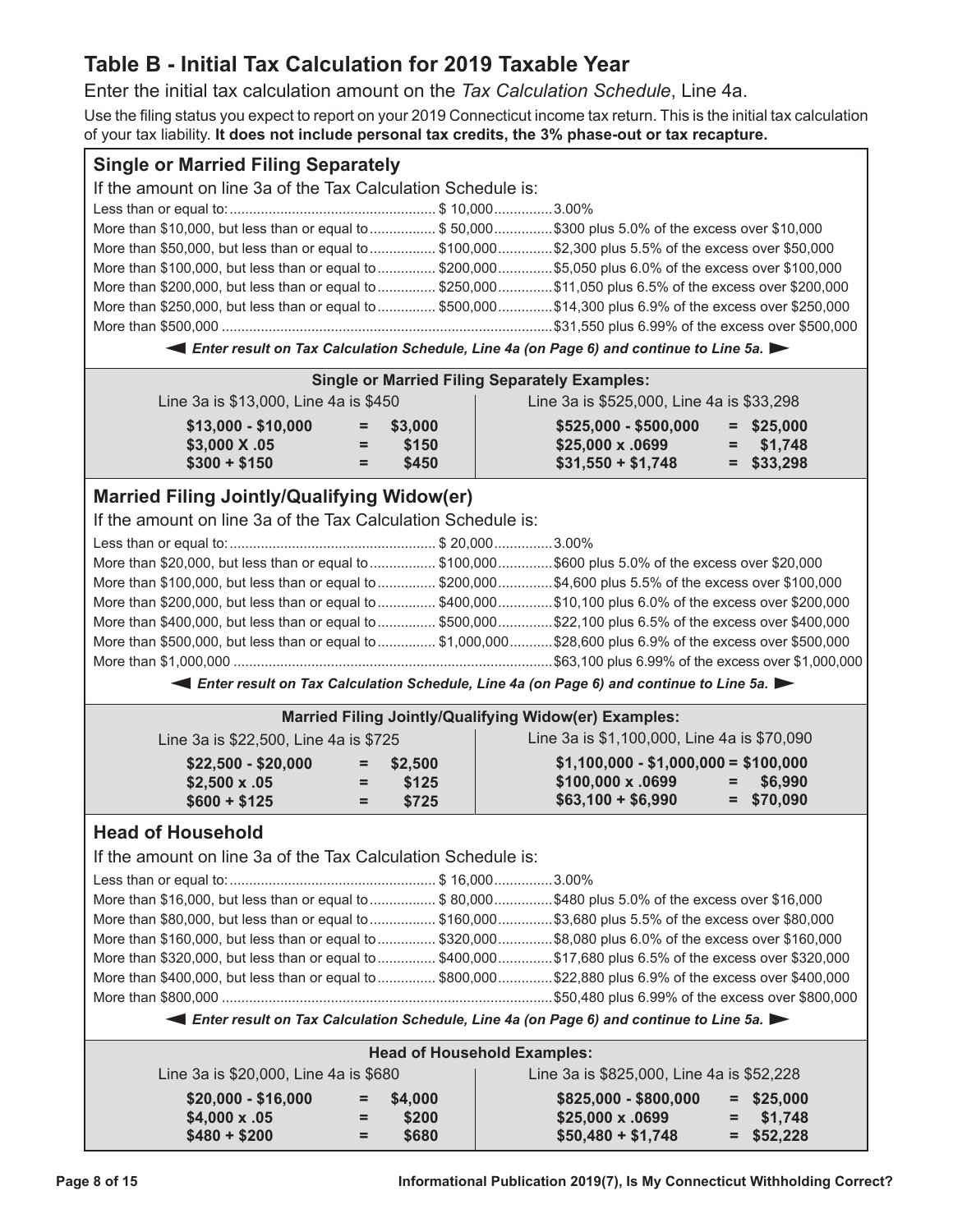# **Table C - 3% Tax Rate Phase-Out Add-Back**

Enter the phase-out amount on the *Tax Calculation Schedule*, Line 5a.

Use the filing status you expect to report on your 2019 Connecticut income tax return and your Connecticut AGI (*Tax Calculation Schedule*, Line 1a) to determine your phase-out level and the additional amount of tax you are required to include in your tax calculation.

|                                | Single                 |           |                        | <b>Married Filing Jointly or</b><br><b>Qualified Widow(er)</b> |                   |                          | <b>Married Filing Separately</b> |                    | <b>Head of Household</b> |                        |                   |  |  |  |  |
|--------------------------------|------------------------|-----------|------------------------|----------------------------------------------------------------|-------------------|--------------------------|----------------------------------|--------------------|--------------------------|------------------------|-------------------|--|--|--|--|
|                                | <b>Connecticut AGI</b> |           | <b>Connecticut AGI</b> |                                                                |                   |                          | <b>Connecticut AGI</b>           |                    |                          | <b>Connecticut AGI</b> |                   |  |  |  |  |
| More Than                      | Less Than              | 3%        | More Than              | Less Than                                                      | 3%                | More Than                | Less Than                        | 3%                 | More Than                | Less Than              | 3%                |  |  |  |  |
|                                | or<br>Equal To         | Phase-Out |                        | or<br>Equal To                                                 | Phase-Out         |                          | or<br>Equal To                   | Phase-Out          |                          | or<br>Equal To         | Phase-Out         |  |  |  |  |
| $\mathbb{S}$<br>$\overline{0}$ | \$56,500               | \$<br>0   | \$<br>$\Omega$         | \$100,500                                                      | \$<br>$\mathbf 0$ | $\mathbb{S}$<br>$\Omega$ | \$50,250                         | \$<br>$\mathbf{0}$ | \$<br>$\Omega$           | \$78,500               | \$<br>$\mathbf 0$ |  |  |  |  |
| \$56,500                       | \$61,500               | \$20      | \$100.500              | \$105,500                                                      | \$40              | \$50,250                 | \$52,750                         | \$20               | \$78.500                 | \$82,500               | \$32              |  |  |  |  |
| \$61,500                       | \$66,500               | \$40      | \$105,500              | \$110,500                                                      | \$ 80             | \$52,750                 | \$55,250                         | \$40               | \$82,500                 | \$86,500               | \$64              |  |  |  |  |
| \$66,500                       | \$71,500               | \$60      | \$110,500              | \$115,500                                                      | \$120             | \$55,250                 | \$57,750                         | \$60               | \$86,500                 | \$90,500               | \$96              |  |  |  |  |
| \$71.500                       | \$76,500               | \$80      | \$115.500              | \$120.500                                                      | \$160             | \$57.750                 | \$60,250                         | \$80               | \$90.500                 | \$94.500               | \$128             |  |  |  |  |
| \$76,500                       | \$81,500               | \$100     | \$120,500              | \$125,500                                                      | \$200             | \$60,250                 | \$62,750                         | \$100              | \$94,500                 | \$98,500               | \$160             |  |  |  |  |
| \$81,500                       | \$86,500               | \$120     | \$125.500              | \$130,500                                                      | \$240             | \$62,750                 | \$65,250                         | \$120              | \$98,500                 | \$102,500              | \$192             |  |  |  |  |
| \$86,500                       | \$91,500               | \$140     | \$130,500              | \$135,500                                                      | \$280             | \$65,250                 | \$67,750                         | \$140              | \$102,500                | \$106,500              | \$224             |  |  |  |  |
| \$91,500                       | \$96,500               | \$160     | \$135,500              | \$140,500                                                      | \$320             | \$67,750                 | \$70,250                         | \$160              | \$106,500                | \$110,500              | \$256             |  |  |  |  |
| \$96,500                       | \$101,500              | \$180     | \$140,500              | \$145,500                                                      | \$360             | \$70,250                 | \$72,750                         | \$180              | \$110.500                | \$114,500              | \$288             |  |  |  |  |
| \$101,500                      | and up                 | \$200     | \$145,500              | and up                                                         | \$400             | \$72,750                 | and up                           | \$200              | \$114,500                | and up                 | \$320             |  |  |  |  |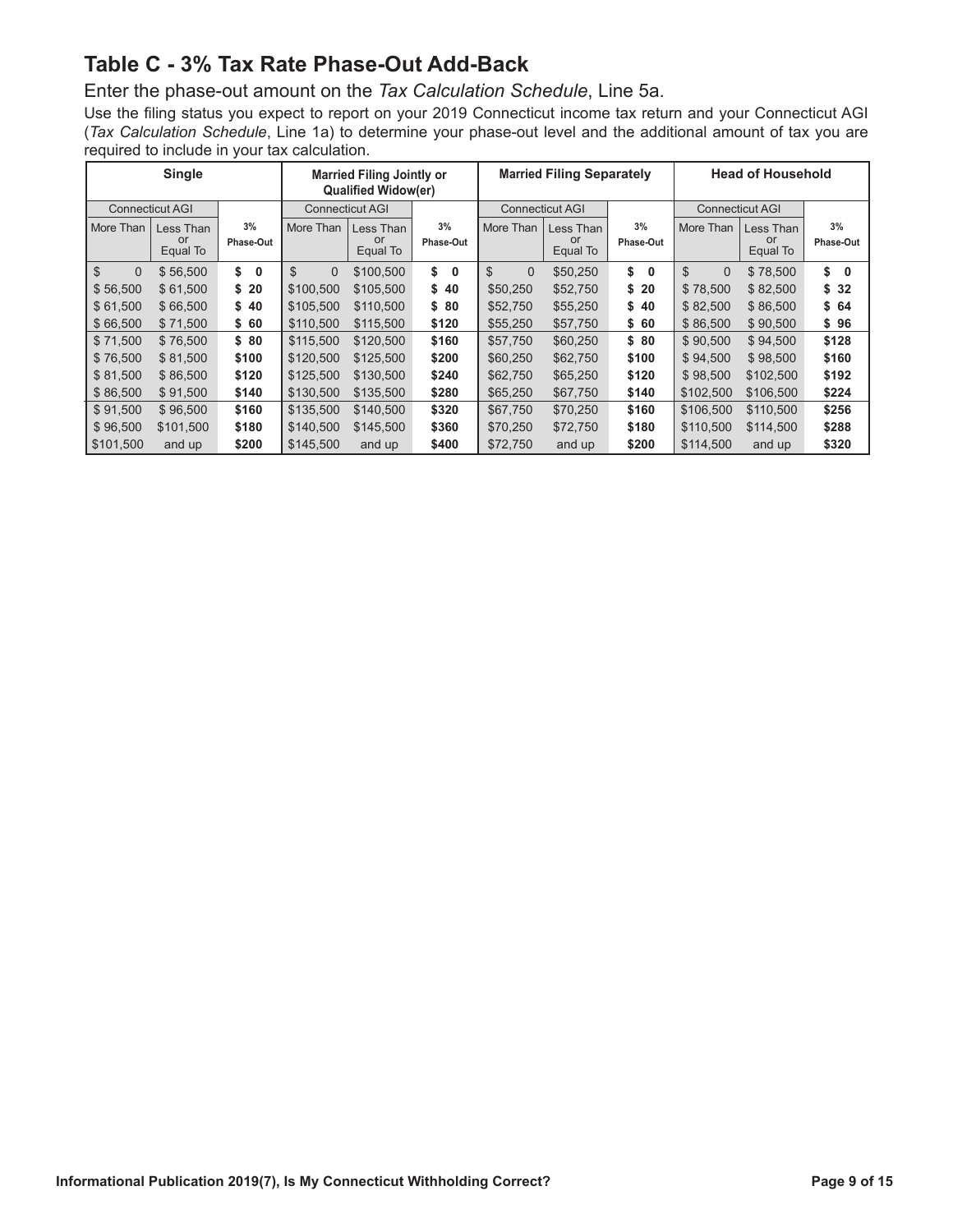# **Table D - Tax Recapture**

#### Enter the recapture amount on the *Tax Calculation Schedule*, Line 6a.

Use the filing status you expect to report on your 2019 Connecticut income tax return and your Connecticut AGI (*Tax Calculation Schedule*, Line 1a) to determine your recapture amount.

|                        | <b>Single or Married Filing Separately</b> |                 |                               | <b>Married Filing Jointly or</b><br><b>Qualified Widow(er)</b> |                                 | <b>Head of Household</b>      |                        |                          |  |  |  |  |
|------------------------|--------------------------------------------|-----------------|-------------------------------|----------------------------------------------------------------|---------------------------------|-------------------------------|------------------------|--------------------------|--|--|--|--|
|                        | <b>Connecticut AGI</b>                     |                 |                               | <b>Connecticut AGI</b>                                         |                                 |                               | <b>Connecticut AGI</b> |                          |  |  |  |  |
| More Than              | Less Than                                  | Recapture       | More Than                     | Less Than                                                      | Recapture                       | More Than                     | Less Than              | Recapture                |  |  |  |  |
|                        | or<br>Equal To                             | Amount          |                               | or<br>Equal To                                                 | Amount                          |                               | or<br>Equal To         | Amount                   |  |  |  |  |
|                        |                                            |                 |                               |                                                                |                                 |                               |                        |                          |  |  |  |  |
| \$<br>$\mathsf 0$      | \$200,000                                  | \$<br>0<br>90   | $\mathfrak{S}$<br>$\mathbf 0$ | \$400,000                                                      | \$<br>$\mathbf{0}$<br>\$<br>180 | $\mathfrak{S}$<br>$\mathbf 0$ | \$320,000              | \$<br>$\mathbf{0}$<br>\$ |  |  |  |  |
| \$200,000<br>\$205,000 | \$205,000                                  | \$<br>\$<br>180 | \$400,000<br>\$410,000        | \$410,000<br>\$420,000                                         | \$<br>360                       | \$320,000<br>\$328,000        | \$328,000              | 140<br>280<br>\$         |  |  |  |  |
| \$210,000              | \$210,000<br>\$215,000                     | \$<br>270       | \$420,000                     | \$430,000                                                      | 540<br>\$                       | \$336,000                     | \$336,000<br>\$344,000 | 420<br>\$                |  |  |  |  |
| \$215,000              | \$220,000                                  | \$<br>360       | \$430,000                     | \$440,000                                                      | \$<br>720                       | \$344,000                     | \$352,000              | \$<br>560                |  |  |  |  |
| \$220,000              | \$225,000                                  | \$<br>450       | \$440,000                     | \$450,000                                                      | \$<br>900                       | \$352,000                     | \$360,000              | 700<br>\$                |  |  |  |  |
| \$225,000              | \$230,000                                  | \$<br>540       | \$450,000                     | \$460,000                                                      | \$1,080                         | \$360,000                     | \$368,000              | \$<br>840                |  |  |  |  |
| \$230,000              | \$235,000                                  | \$<br>630       | \$460,000                     | \$470,000                                                      | \$1,260                         | \$368,000                     | \$376,000              | \$<br>980                |  |  |  |  |
| \$235,000              | \$240,000                                  | \$<br>720       | \$470,000                     | \$480,000                                                      | \$1,440                         | \$376,000                     | \$384,000              | \$1,120                  |  |  |  |  |
| \$240,000              | \$245,000                                  | 810<br>\$       | \$480,000                     | \$490,000                                                      | \$1,620                         | \$384,000                     | \$392,000              | \$1,260                  |  |  |  |  |
| \$245,000              | \$250,000                                  | \$<br>900       | \$490,000                     | \$500,000                                                      | \$1,800                         | \$392,000                     | \$400,000              | \$1,400                  |  |  |  |  |
| \$250,000              | \$255,000                                  | 990<br>\$       | \$500,000                     | \$510,000                                                      | \$1,980                         | \$400,000                     | \$408,000              | \$1,540                  |  |  |  |  |
| \$255,000              | \$260,000                                  | \$1,080         | \$510,000                     | \$520,000                                                      | \$2,160                         | \$408,000                     | \$416,000              | \$1,680                  |  |  |  |  |
| \$260,000              | \$265,000                                  | \$1,170         | \$520,000                     | \$530,000                                                      | \$2,340                         | \$416,000                     | \$424,000              | \$1,820                  |  |  |  |  |
| \$265,000              | \$270,000                                  | \$1,260         | \$530,000                     | \$540,000                                                      | \$2,520                         | \$424,000                     | \$432,000              | \$1,960                  |  |  |  |  |
| \$270,000              | \$275,000                                  | \$1,350         | \$540,000                     | \$550,000                                                      | \$2,700                         | \$432,000                     | \$440,000              | \$2,100                  |  |  |  |  |
| \$275,000              | \$280,000                                  | \$1,440         | \$550,000                     | \$560,000                                                      | \$2,880                         | \$440,000                     | \$448,000              | \$2,240                  |  |  |  |  |
| \$280,000              | \$285,000                                  | \$1,530         | \$560,000                     | \$570,000                                                      | \$3,060                         | \$448,000                     | \$456,000              | \$2,380                  |  |  |  |  |
| \$285,000              | \$290,000                                  | \$1,620         | \$570,000                     | \$580,000                                                      | \$3,240                         | \$456,000                     | \$464,000              | \$2,520                  |  |  |  |  |
| \$290,000              | \$295,000                                  | \$1,710         | \$580,000                     | \$590,000                                                      | \$3,420                         | \$464,000                     | \$472,000              | \$2,660                  |  |  |  |  |
| \$295,000              | \$300,000                                  | \$1,800         | \$590,000                     | \$600,000                                                      | \$3,600                         | \$472,000                     | \$480,000              | \$2,800                  |  |  |  |  |
| \$300,000              | \$305,000                                  | \$1,890         | \$600,000                     | \$610,000                                                      | \$3,780                         | \$480,000                     | \$488,000              | \$2,940                  |  |  |  |  |
| \$305,000              | \$310,000                                  | \$1,980         | \$610,000                     | \$620,000                                                      | \$3,960                         | \$488,000                     | \$496,000              | \$3,080                  |  |  |  |  |
| \$310,000              | \$315,000                                  | \$2,070         | \$620,000                     | \$630,000                                                      | \$4,140                         | \$496,000                     | \$504,000              | \$3,220                  |  |  |  |  |
| \$315,000              | \$320,000                                  | \$2,160         | \$630,000                     | \$640,000                                                      | \$4,320                         | \$504,000                     | \$512,000              | \$3,360                  |  |  |  |  |
| \$320,000              | \$325,000                                  | \$2,250         | \$640,000                     | \$650,000                                                      | \$4,500                         | \$512,000                     | \$520,000              | \$3,500                  |  |  |  |  |
| \$325,000              | \$330,000                                  | \$2,340         | \$650,000                     | \$660,000                                                      | \$4,680                         | \$520,000                     | \$528,000              | \$3,640                  |  |  |  |  |
| \$330,000              | \$335,000                                  | \$2,430         | \$660,000                     | \$670,000                                                      | \$4,860                         | \$528,000                     | \$536,000              | \$3,780                  |  |  |  |  |
| \$335,000              | \$340,000                                  | \$2,520         | \$670,000                     | \$680,000                                                      | \$5,040                         | \$536,000                     | \$544,000              | \$3,920                  |  |  |  |  |
| \$340,000              | \$345,000                                  | \$2,610         | \$680,000                     | \$690,000                                                      | \$5,220                         | \$544,000                     | \$552,000              | \$4,060                  |  |  |  |  |
| \$345,000              | \$500,000                                  | \$2,700         | \$690,000                     | \$1,000,000                                                    | \$5,400                         | \$552,000                     | \$800,000              | \$4,200                  |  |  |  |  |
| \$500,000              | \$505,000                                  | \$2,750         | \$1,000,000                   | \$1,010,000                                                    | \$5,500                         | \$800,000                     | \$808,000              | \$4,280                  |  |  |  |  |
| \$505,000              | \$510,000                                  | \$2,800         | \$1,010,000                   | \$1,020,000                                                    | \$5,600                         | \$808,000                     | \$816,000              | \$4,360                  |  |  |  |  |
| \$510,000              | \$515,000                                  | \$2,850         | \$1,020,000                   | \$1,030,000                                                    | \$5,700                         | \$816,000                     | \$824,000              | \$4,440                  |  |  |  |  |
| \$515,000              | \$520,000                                  | \$2,900         | \$1,030,000                   | \$1,040,000                                                    | \$5,800                         | \$824,000                     | \$832,000              | \$4,520                  |  |  |  |  |
| \$520,000              | \$525,000                                  | \$2,950         | \$1,040,000                   | \$1,050,000                                                    | \$5,900                         | \$832,000                     | \$840,000              | \$4,600                  |  |  |  |  |
| \$525,000              | \$530,000                                  | \$3,000         | \$1,050,000                   | \$1,060,000                                                    | \$6,000                         | \$840,000                     | \$848,000              | \$4,680                  |  |  |  |  |
| \$530,000              | \$535,000                                  | \$3,050         | \$1,060,000                   | \$1,070,000                                                    | \$6,100                         | \$848,000                     | \$856,000              | \$4,760                  |  |  |  |  |
| \$535,000              | \$540,000                                  | \$3,100         | \$1,070,000                   | \$1,080,000                                                    | \$6,200                         | \$856,000                     | \$864,000              | \$4,840                  |  |  |  |  |
| \$540,000              | and up                                     | \$3,150         | \$1,080,000                   | and up                                                         | \$6,300                         | \$864,000                     | and up                 | \$4,920                  |  |  |  |  |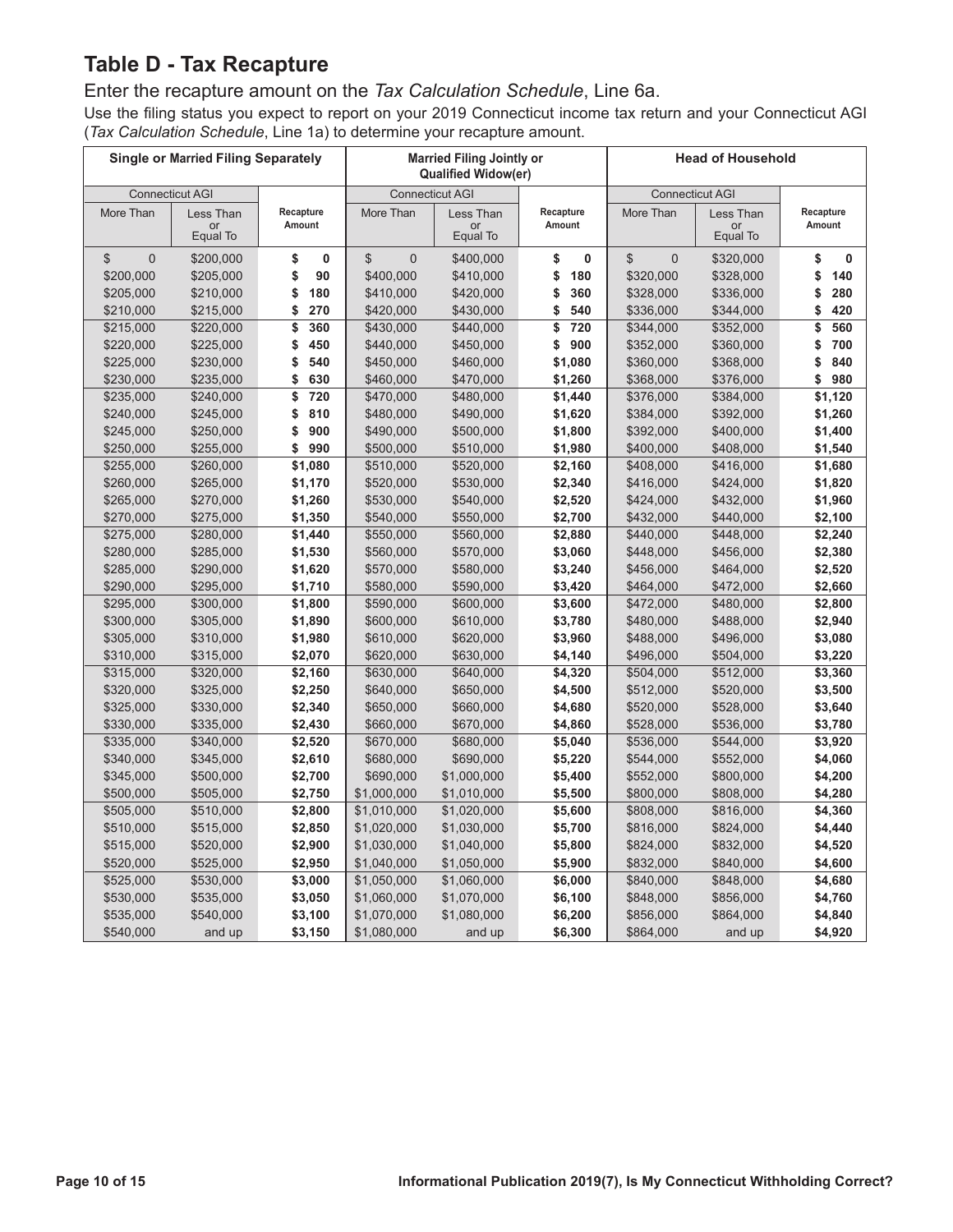# **Table E - Personal Tax Credits for 2019 Taxable Year**

Enter the personal credit decimal amount on the *Tax Calculation Schedule*, Line 8a.

Use the filing status you expect to report on your 2019 Connecticut income tax return and your Connecticut AGI (*Tax Calculation Schedule*, Line 1a) to determine your personal credit decimal amount.

|           | <b>Single</b>               |                   |           | <b>Married Filing Jointly or</b><br><b>Qualified Widow(er)</b>             |                          | <b>Married Filing Separately</b><br><b>Head of Household</b> |                             |                   |           |                             |                          |  |  |
|-----------|-----------------------------|-------------------|-----------|----------------------------------------------------------------------------|--------------------------|--------------------------------------------------------------|-----------------------------|-------------------|-----------|-----------------------------|--------------------------|--|--|
|           | <b>Connecticut AGI</b>      |                   |           | <b>Connecticut AGI</b><br><b>Connecticut AGI</b><br><b>Connecticut AGI</b> |                          |                                                              |                             |                   |           |                             |                          |  |  |
| More Than | Less Than<br>or<br>Equal To | Decimal<br>Amount | More Than | Less Than<br>or<br>Equal To                                                | <b>Decimal</b><br>Amount | More Than                                                    | Less Than<br>or<br>Equal To | Decimal<br>Amount | More Than | Less Than<br>or<br>Equal To | <b>Decimal</b><br>Amount |  |  |
| \$15,000  | \$18,800                    | .75               | \$24,000  | \$30,000                                                                   | .75                      | \$12,000                                                     | \$15,000                    | .75               | \$19,000  | \$24,000                    | .75                      |  |  |
| \$18,800  | \$19,300                    | .70               | \$30,000  | \$30,500                                                                   | .70                      | \$15,000                                                     | \$15,500                    | .70               | \$24,000  | \$24,500                    | .70                      |  |  |
| \$19,300  | \$19,800                    | .65               | \$30,500  | \$31,000                                                                   | .65                      | \$15,500                                                     | \$16,000                    | .65               | \$24,500  | \$25,000                    | .65                      |  |  |
| \$19,800  | \$20,300                    | .60               | \$31,000  | \$31,500                                                                   | .60                      | \$16,000                                                     | \$16,500                    | .60               | \$25,000  | \$25,500                    | .60                      |  |  |
| \$20,300  | \$20,800                    | .55               | \$31,500  | \$32,000                                                                   | .55                      | \$16,500                                                     | \$17,000                    | .55               | \$25,500  | \$26,000                    | .55                      |  |  |
| \$20,800  | \$21,300                    | .50               | \$32,000  | \$32,500                                                                   | .50                      | \$17,000                                                     | \$17,500                    | .50               | \$26,000  | \$26,500                    | .50                      |  |  |
| \$21,300  | \$21,800                    | .45               | \$32,500  | \$33,000                                                                   | .45                      | \$17,500                                                     | \$18,000                    | .45               | \$26,500  | \$27,000                    | .45                      |  |  |
| \$21,800  | \$22,300                    | .40               | \$33,000  | \$33,500                                                                   | .40                      | \$18,000                                                     | \$18,500                    | .40               | \$27,000  | \$27,500                    | .40                      |  |  |
| \$22,300  | \$25,000                    | .35               | \$33,500  | \$40,000                                                                   | .35                      | \$18,500                                                     | \$20,000                    | .35               | \$27,500  | \$34,000                    | .35                      |  |  |
| \$25,000  | \$25,500                    | .30               | \$40,000  | \$40,500                                                                   | .30                      | \$20,000                                                     | \$20,500                    | .30               | \$34,000  | \$34,500                    | .30                      |  |  |
| \$25,500  | \$26,000                    | .25               | \$40,500  | \$41,000                                                                   | .25                      | \$20,500                                                     | \$21,000                    | .25               | \$34,500  | \$35,000                    | .25                      |  |  |
| \$26,000  | \$26,500                    | .20               | \$41,000  | \$41,500                                                                   | .20                      | \$21,000                                                     | \$21,500                    | .20               | \$35,000  | \$35,500                    | .20                      |  |  |
| \$26,500  | \$31,300                    | .15               | \$41,500  | \$50,000                                                                   | .15                      | \$21,500                                                     | \$25,000                    | .15               | \$35,500  | \$44,000                    | .15                      |  |  |
| \$31,300  | \$31,800                    | .14               | \$50,000  | \$50,500                                                                   | .14                      | \$25,000                                                     | \$25,500                    | .14               | \$44,000  | \$44,500                    | .14                      |  |  |
| \$31,800  | \$32,300                    | .13               | \$50,500  | \$51,000                                                                   | .13                      | \$25,500                                                     | \$26,000                    | .13               | \$44,500  | \$45,000                    | .13                      |  |  |
| \$32,300  | \$32,800                    | .12               | \$51,000  | \$51,500                                                                   | .12                      | \$26,000                                                     | \$26,500                    | .12               | \$45,000  | \$45,500                    | .12                      |  |  |
| \$32,800  | \$33,300                    | .11               | \$51,500  | \$52,000                                                                   | .11                      | \$26,500                                                     | \$27,000                    | .11               | \$45,500  | \$46,000                    | .11                      |  |  |
| \$33,300  | \$60,000                    | .10               | \$52,000  | \$96,000                                                                   | .10                      | \$27,000                                                     | \$48,000                    | .10               | \$46,000  | \$74,000                    | .10                      |  |  |
| \$60,000  | \$60,500                    | .09               | \$96,000  | \$96,500                                                                   | .09                      | \$48,000                                                     | \$48,500                    | .09               | \$74,000  | \$74,500                    | .09                      |  |  |
| \$60,500  | \$61,000                    | .08               | \$96,500  | \$97,000                                                                   | .08                      | \$48,500                                                     | \$49,000                    | .08               | \$74,500  | \$75,000                    | .08                      |  |  |
| \$61,000  | \$61,500                    | .07               | \$97,000  | \$97,500                                                                   | .07                      | \$49,000                                                     | \$49,500                    | .07               | \$75,000  | \$75,500                    | .07                      |  |  |
| \$61,500  | \$62,000                    | .06               | \$97,500  | \$98,000                                                                   | .06                      | \$49,500                                                     | \$50,000                    | .06               | \$75,500  | \$76,000                    | .06                      |  |  |
| \$62,000  | \$62,500                    | .05               | \$98,000  | \$98,500                                                                   | .05                      | \$50,000                                                     | \$50,500                    | .05               | \$76,000  | \$76,500                    | .05                      |  |  |
| \$62,500  | \$63,000                    | .04               | \$98,500  | \$99,000                                                                   | .04                      | \$50,500                                                     | \$51,000                    | .04               | \$76,500  | \$77,000                    | .04                      |  |  |
| \$63,000  | \$63,500                    | .03               | \$99,000  | \$99,500                                                                   | .03                      | \$51,000                                                     | \$51,500                    | .03               | \$77,000  | \$77,500                    | .03                      |  |  |
| \$63,500  | \$64,000                    | .02               | \$99,500  | \$100,000                                                                  | .02                      | \$51,500                                                     | \$52,000                    | .02               | \$77,500  | \$78,000                    | .02                      |  |  |
| \$64,000  | \$64,500                    | .01               | \$100,000 | \$100,500                                                                  | .01                      | \$52,000                                                     | \$52,500                    | .01               | \$78,000  | \$78,500                    | .01                      |  |  |
| \$64,500  | and up                      | .00               | \$100,500 | and up                                                                     | .00                      | \$52,500                                                     | and up                      | .00               | \$78,500  | and up                      | .00                      |  |  |

**Effect on Other Documents: Informational Publication 2018(7)**, *Is My Connecticut Withholding Correct?*, is modified and superseded.

**Effect of This Document:** An Informational Publication issued by the Department of Revenue Services (DRS) addresses frequently-asked questions about a current position, policy, or practice, usually in a less technical question and answer format.

**Paperless Filing/Payment Methods (fast, easy, free, and confidential):** Business and individual taxpayers can use the **Taxpayer Service Center** *(TSC)* at **[portal.ct.gov/TSC](https://portal.ct.gov/TSC)** to file a variety of tax returns, update account information, and make payments online.

**File Electronically:** You can choose first-time filer information and filing assistance or log directly into the *TSC* to file returns and pay taxes.

**Pay Electronically:** You can pay taxes for tax returns that cannot be filed through the *TSC*. Log in and select the *Make Payment Only* option. Choose a payment date up to the due date of the tax and mail a paper return to complete the filing process.

#### **Related Forms and Publications**

**Form CT-1040***, Connecticut Resident Income Tax Return*

**Form CT-1040NR/PY***, Connecticut Nonresident and Part-Year Resident Income Tax Return*

**Form CT-1040ES***, Estimated Connecticut Income Tax Payment Coupon for Individuals*

**Form CT-W4NA***, Employee's Withholding Certificate - Nonresident Apportionment*

**Informational Publication 2018(16)**, *Estimated Connecticut Income Taxes*

**Informational Publication 2018(15)***, Connecticut Income Tax Information for Armed Forces Personnel and Veterans*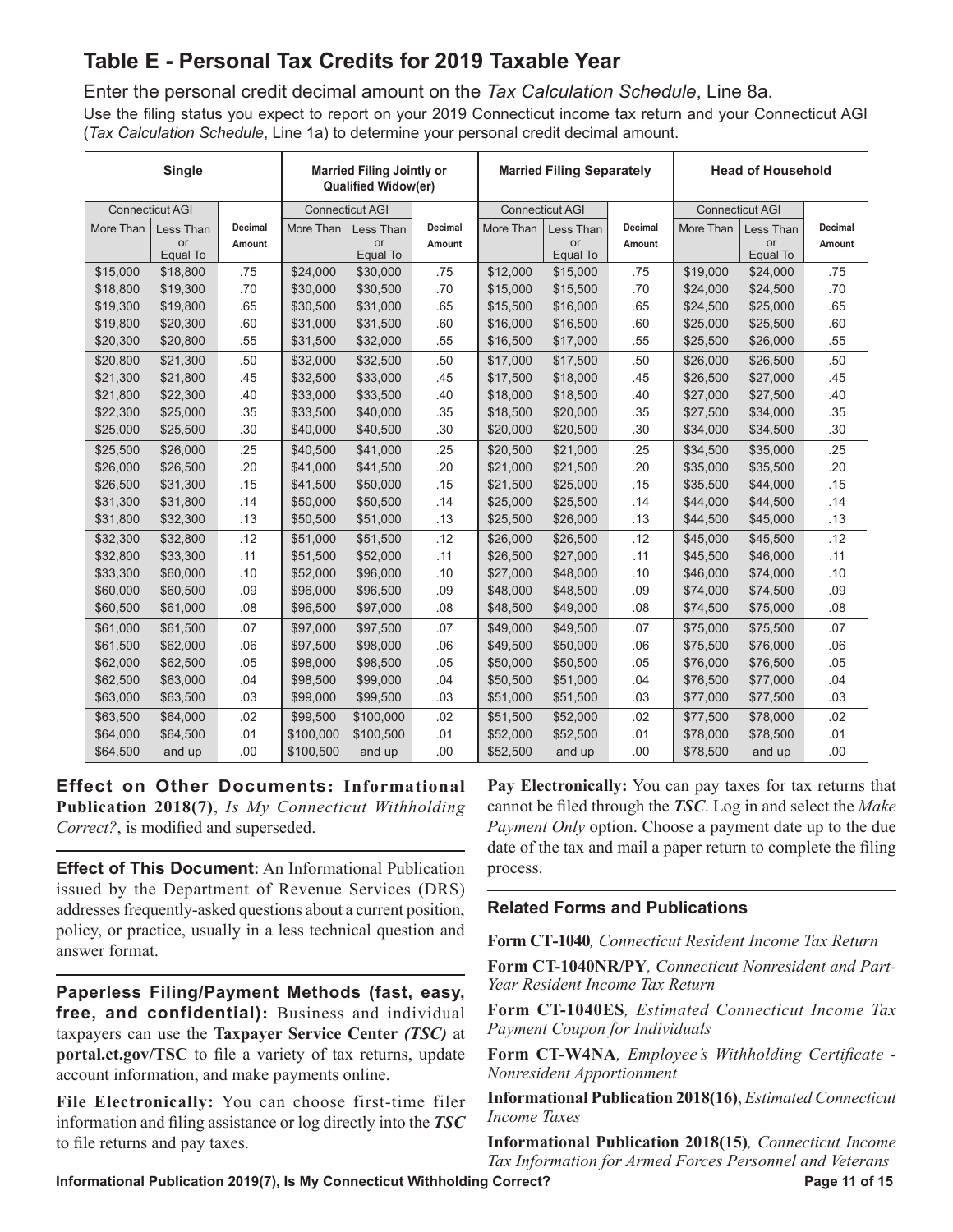# **Instructions**

|                  | Pay periods<br>in a year: |  |
|------------------|---------------------------|--|
| Pay Period Table | are paid:<br>If you       |  |
|                  |                           |  |

|                                                                                                                                                                                             | $\div$                                                                         | പ്പ് ന്                                                                                                                           | ₹                                                                                  | $\dot{\underline{\mathsf{m}}}$              | $\circ$<br>4                                                                                                                                                                                                                      | Annual Salary   |                 |                               |                           |                            |                                          |                                               |                 |                 |                                                                          |                 |                 |                                              |           |                   |                      |        |                                     |                    |                 |                                           |                |                                   |                                |              |                                                        | (Rev. 12/18) |
|---------------------------------------------------------------------------------------------------------------------------------------------------------------------------------------------|--------------------------------------------------------------------------------|-----------------------------------------------------------------------------------------------------------------------------------|------------------------------------------------------------------------------------|---------------------------------------------|-----------------------------------------------------------------------------------------------------------------------------------------------------------------------------------------------------------------------------------|-----------------|-----------------|-------------------------------|---------------------------|----------------------------|------------------------------------------|-----------------------------------------------|-----------------|-----------------|--------------------------------------------------------------------------|-----------------|-----------------|----------------------------------------------|-----------|-------------------|----------------------|--------|-------------------------------------|--------------------|-----------------|-------------------------------------------|----------------|-----------------------------------|--------------------------------|--------------|--------------------------------------------------------|--------------|
|                                                                                                                                                                                             |                                                                                |                                                                                                                                   |                                                                                    |                                             |                                                                                                                                                                                                                                   |                 | 3,000           | 6,000                         | 9,000<br>12,000           | 15,000                     | 18,000                                   | 21,000<br>24,000                              | 27,000          | 30,000          | 36,000<br>33,000                                                         | 39,000          | 42,000          | 45,000                                       | 48,000    | 54,000<br>51,000  | 57,000               | 60,000 | 66,000<br>63,000                    | 69,000             | 72,000          | 78,000<br>75,000                          | 81,000         | 84,000<br>87,000                  | 90,000                         | 93,000       | 96,000<br>99,000                                       |              |
|                                                                                                                                                                                             |                                                                                |                                                                                                                                   | Adjustment amount                                                                  |                                             |                                                                                                                                                                                                                                   | 2,000           |                 |                               | 0000                      | (23)                       | <u>်ခွ</u>                               | (203)<br>325                                  | (586)           | 792)            | (956)<br>(1, 167)                                                        | (1, 193)        | (1,200)         | (1,208)                                      | (1, 130)  | (011,<br>(1, 120) | (1,035)              | (950)  | $\left(800\right)$<br>(885)         | (715)              | (720)           | (300)<br>(012)                            | (830)          | (890)<br>(860)                    | (920)                          | 950          | $\left( \begin{matrix} 800 \ 500 \end{matrix} \right)$ |              |
|                                                                                                                                                                                             |                                                                                | column, select the approximate annual wag<br>At the intersection of the two numbers is an<br>Reading across the top of the table, |                                                                                    |                                             |                                                                                                                                                                                                                                   | 4,000           |                 |                               | 0000                      | (23)                       | (99)                                     | (35)<br>(310)                                 | (550)           | (705)           | (1, 128)<br>(917)                                                        | 1,091           | (1, 115)        | (1,080)                                      | (912)     | (940)<br>(930)    | (655)                | (770)  | (620)<br>(705)                      | (580)              | (630)           | (680)<br>(710)                            | (740)<br>(770) | (800)                             | (830)                          | 552<br>(771) |                                                        |              |
|                                                                                                                                                                                             |                                                                                |                                                                                                                                   |                                                                                    | Pay periods in a year: See pay period table |                                                                                                                                                                                                                                   | 8<br><b>G,O</b> |                 |                               | $\circ \circ \circ \circ$ | $\sim$                     | .ම                                       | $\overline{3}$<br>$\overline{29}$             | $\overline{47}$ | 66              | $\log$ ଚିତିଦ $\log$ ତିଡି $\widehat{\leftarrow}$<br>98<br>$\overline{87}$ |                 |                 | $(1,023)$<br>$(1,030)$<br>$(888)$<br>$(720)$ |           |                   |                      |        |                                     |                    |                 | 16<br>$\overline{59}$<br>$\widetilde{62}$ | `ခြ<br>මි      | `ခ<br>ခြ<br>ිම<br>$\overline{71}$ | ခြ<br>$\bar{\mathcal{F}}$      | Ő<br>98      |                                                        |              |
|                                                                                                                                                                                             |                                                                                |                                                                                                                                   |                                                                                    |                                             | Pay period adjustment: Divide Line 3A by Line 3B                                                                                                                                                                                  | 8,000           |                 |                               | 0000                      | (23)                       | $\overline{84}$                          | (165)<br>(232)                                | (409)           | 627             | (88)<br>(030)                                                            | (938)           | (860)           | (675)                                        | $(0 + 2)$ | 580)<br>(0.29)    | (495)                | (410)  | (350)<br>(345)                      | (004)              | (450)           | 530)<br>(005)                             | 560)<br>590)   | (620)                             | (470)                          | (01)         |                                                        |              |
|                                                                                                                                                                                             | Instructions                                                                   | e income of the other spouse.                                                                                                     | 3A.                                                                                | 3B.                                         | 3C.                                                                                                                                                                                                                               | 10,000          |                 |                               | 0000                      | $\overline{15}$            | (69)                                     | (129)<br>(145)                                | (0/3)           | 588)            | (686<br>845)                                                             | $\frac{810}{6}$ | 642)            | (495)                                        | 360)      | (00)<br>(390)     | (315)                | (230)  | (260)<br>(210)                      | (310)              | 360             | (440)<br>(410)                            | (470)<br>500   | (44)                              | 92<br>$\overline{\phantom{0}}$ |              |                                                        |              |
| For married couples who both select Withholding Code "A" on Form CT-W4 (combined income is \$100,500 or less)<br>Married Couples Filing Jointly - Effective January 1<br>Supplemental Table | select the approximate annual wage income of one spouse. Reading down the left | adjustment amount. This is a yearly adjustment amount.                                                                            | To calculate the adjustment for each pay period, complete the following worksheet. |                                             | If the adjustment is positive, enter the adjustment amount from Line 3C on Form CT-W4, Line 2, of one spouse. If the<br>adjustment is negative, enter the adjustment amount in brackets from Line 3C on Form CT-W4, Line 3, of on | 2,000           |                 |                               | 0000                      | 0                          | (54)                                     | (54)<br>106                                   | 331             | (44)            | (618)<br>760                                                             | (618)           | (054)           | (315)                                        | (081)     | 220)<br>(012)     | 135)                 | (50)   | (021)<br>(120)                      | (220)              | (012)           | 350)<br>320                               | 380)<br>(014)  | (167)                             | င္တ                            |              | This table joins the table on Page 13.                 |              |
|                                                                                                                                                                                             |                                                                                | See Page 13 for the continuation of this table                                                                                    |                                                                                    |                                             |                                                                                                                                                                                                                                   | 14,000          |                 | <b>GOO</b><br>CCC             | 0                         | 0                          | $\widehat{\circ}$                        | $\widetilde{\mathfrak{S}}$<br>$\overline{82}$ | (256)           | (405)           | (548)<br>605                                                             | (420)           | (285)           | (150)                                        | (15)      | $(35)$<br>$(65)$  | 80                   | 25     | (45)<br>$\overline{195}$            | (45)               | (195)           | (275)<br>(245)                            | (305)<br>(55)  | 145                               |                                |              |                                                        |              |
|                                                                                                                                                                                             |                                                                                |                                                                                                                                   |                                                                                    |                                             |                                                                                                                                                                                                                                   | 16,000          |                 |                               | 3350<br>2350<br>24        | ග                          | 54                                       | တ<br>(70)                                     | 181             | 347             | 414<br>447                                                               | 267             | 132)            |                                              | 138       | 108<br>88         | 138                  |        | $\frac{8}{10}$<br>(32)              | $\left( 82\right)$ | 132)            | 182<br>(212)                              | 96<br>(53)     |                                   |                                |              |                                                        |              |
|                                                                                                                                                                                             |                                                                                |                                                                                                                                   |                                                                                    |                                             |                                                                                                                                                                                                                                   | 18,000          | $\overline{99}$ | (66)                          | L a                       | 27                         | 36                                       | $\widehat{\Theta}$<br>$\widetilde{S}$         | (170)           | (319)           | (312)<br>(279)                                                           | (144)           | $\odot$         | 126                                          | 261       | 231               | 21<br>21<br>21<br>21 |        | ம்                                  | $\overline{9}$     | (99)            | (149)<br>(179)                            | 34<br>281      |                                   |                                |              |                                                        |              |
| 1,2019                                                                                                                                                                                      |                                                                                | ᆂ                                                                                                                                 |                                                                                    |                                             |                                                                                                                                                                                                                                   | 20,000          | (156)           | (141)                         | (119)<br>(48)             | 36                         | $\frac{8}{10}$                           | $\frac{5}{4}$                                 | (142)           | (206)           | (156)<br>(156)                                                           | <u>୍ମ</u>       | $\frac{114}{1}$ | 249                                          | 384       | 354<br>254        | 204                  | 154    | 34<br>84                            | $\widetilde{C}$    | $\overline{66}$ | ನೆ<br>$\frac{16}{16}$                     | 334            |                                   |                                |              |                                                        |              |
|                                                                                                                                                                                             | Pay                                                                            | you are paid                                                                                                                      | Weekly                                                                             | Biweekly                                    | Semi-monthly<br>Monthly                                                                                                                                                                                                           | 22,000          |                 | $(248)$<br>$(225)$<br>$(182)$ | (60)                      |                            | $\begin{pmatrix} 24 \\ 42 \end{pmatrix}$ | 0<br>$\overline{\mathcal{E}}$                 | (113)           | (87)            | $\begin{pmatrix} 75 \ 75 \end{pmatrix}$                                  | 8               | 195             | 330                                          | 465       |                   |                      |        | 75<br>25                            | (25)               | (75)            | (36)                                      |                |                                   |                                |              |                                                        |              |
|                                                                                                                                                                                             | Period Table                                                                   | $\equiv$<br>Pay                                                                                                                   |                                                                                    |                                             |                                                                                                                                                                                                                                   | 24,000          | (318)           | (295)                         | (192)<br>(106)            | $\vert \widetilde{\infty}$ | $\overline{20}$                          | $\overline{C}$<br>$\circ$                     | ම               | $\overline{20}$ | 80                                                                       | 155             | 290             | 425                                          | 560       | 395<br>250        | 200                  | 150    | 80<br>$\overline{30}$               | (20)               | (70)            | 153<br>370                                |                |                                   |                                |              |                                                        |              |
|                                                                                                                                                                                             |                                                                                | periods<br>a year:                                                                                                                | 52                                                                                 | .26                                         | $\overline{24}$<br>$\frac{2}{3}$                                                                                                                                                                                                  | 26,000          | (485)           | (414)                         | $(308)$<br>$(249)$        | 162                        | (11)                                     | $\sum_{i=1}^{\infty}$<br>(87)                 | 25              | $\frac{8}{10}$  | $\frac{8}{6}$                                                            | 153             | 288             | 423                                          | 468       | 303<br>158        | 108                  | 58     | $\sum_{i=1}^{n}$<br>$\overline{62}$ | (112)              |                 | 298                                       |                |                                   |                                |              |                                                        |              |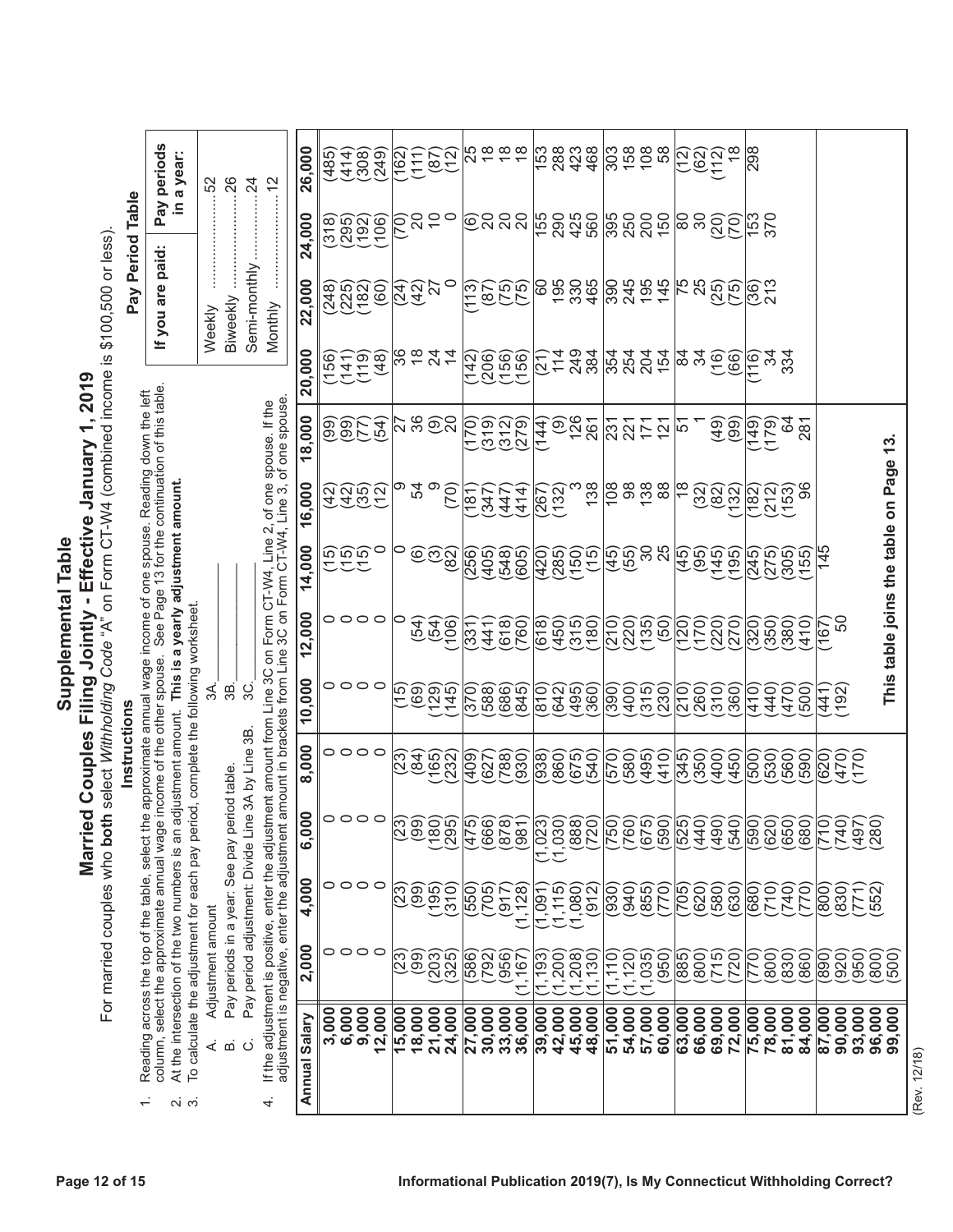| $\begin{minipage}{.4\linewidth} \begin{tabular}{lcccc} \multicolumn{2}{c}{\textbf{1}} & \multicolumn{2}{c}{\textbf{2}} & \multicolumn{2}{c}{\textbf{3}} & \multicolumn{2}{c}{\textbf{4}} & \multicolumn{2}{c}{\textbf{5}} & \multicolumn{2}{c}{\textbf{6}} & \multicolumn{2}{c}{\textbf{7}} & \multicolumn{2}{c}{\textbf{8}} & \multicolumn{2}{c}{\textbf{9}} & \multicolumn{2}{c}{\textbf{1}} & \multicolumn{2}{c}{\textbf{1}} & \multicolumn{2}{c}{\textbf{1}} & \multicolumn{2}{$ | Married Couples Filing Jointly - Effective January 1, 2019 |                                                                                                                |
|--------------------------------------------------------------------------------------------------------------------------------------------------------------------------------------------------------------------------------------------------------------------------------------------------------------------------------------------------------------------------------------------------------------------------------------------------------------------------------------|------------------------------------------------------------|----------------------------------------------------------------------------------------------------------------|
|                                                                                                                                                                                                                                                                                                                                                                                                                                                                                      |                                                            |                                                                                                                |
|                                                                                                                                                                                                                                                                                                                                                                                                                                                                                      |                                                            |                                                                                                                |
|                                                                                                                                                                                                                                                                                                                                                                                                                                                                                      |                                                            |                                                                                                                |
|                                                                                                                                                                                                                                                                                                                                                                                                                                                                                      |                                                            |                                                                                                                |
|                                                                                                                                                                                                                                                                                                                                                                                                                                                                                      |                                                            |                                                                                                                |
|                                                                                                                                                                                                                                                                                                                                                                                                                                                                                      |                                                            |                                                                                                                |
|                                                                                                                                                                                                                                                                                                                                                                                                                                                                                      |                                                            |                                                                                                                |
|                                                                                                                                                                                                                                                                                                                                                                                                                                                                                      |                                                            |                                                                                                                |
|                                                                                                                                                                                                                                                                                                                                                                                                                                                                                      |                                                            |                                                                                                                |
|                                                                                                                                                                                                                                                                                                                                                                                                                                                                                      |                                                            |                                                                                                                |
|                                                                                                                                                                                                                                                                                                                                                                                                                                                                                      |                                                            |                                                                                                                |
|                                                                                                                                                                                                                                                                                                                                                                                                                                                                                      |                                                            | ried couples who <b>both</b> select <i>Withholding Code</i> "A" on Form CT-W4 (combined income is \$100.500 or |
|                                                                                                                                                                                                                                                                                                                                                                                                                                                                                      |                                                            |                                                                                                                |
|                                                                                                                                                                                                                                                                                                                                                                                                                                                                                      |                                                            |                                                                                                                |
|                                                                                                                                                                                                                                                                                                                                                                                                                                                                                      |                                                            |                                                                                                                |
|                                                                                                                                                                                                                                                                                                                                                                                                                                                                                      |                                                            |                                                                                                                |

| COL CONT                  |
|---------------------------|
|                           |
|                           |
|                           |
|                           |
|                           |
|                           |
|                           |
|                           |
|                           |
|                           |
|                           |
|                           |
|                           |
|                           |
|                           |
|                           |
|                           |
|                           |
|                           |
|                           |
|                           |
|                           |
| $\frac{1}{2}$             |
|                           |
|                           |
|                           |
|                           |
|                           |
|                           |
|                           |
|                           |
|                           |
| $\overline{\phantom{a}}$  |
|                           |
|                           |
|                           |
|                           |
|                           |
|                           |
|                           |
|                           |
|                           |
|                           |
|                           |
| $\ddot{\phantom{0}}$<br>J |
|                           |
|                           |
|                           |
|                           |
|                           |
|                           |
|                           |
|                           |
|                           |
|                           |
|                           |
|                           |
|                           |
|                           |
|                           |
|                           |
|                           |
|                           |
|                           |
|                           |
|                           |
|                           |
|                           |
|                           |
|                           |
| りこういい                     |
|                           |
|                           |
|                           |
|                           |
|                           |
|                           |
| וטו מי מאוואפט כסווטו     |

| on Form CT-W4 (combined income is \$100,500 or less)     | 48,000<br>46,000     | $\begin{pmatrix} 20 \\ 450 \end{pmatrix}$<br>(180)<br>(1, 023)<br>$(1, 125)$<br>$(822)$<br>$(540)$<br>270 | 428<br>560<br>89<br>261<br>470<br>338<br>171<br>(23)                | 412        | $\sqrt{\frac{4000}{1000}}$<br>270<br>135<br>136 |                | $\circ\circ\circ\circ$<br>0000 |        | $\frac{8}{210}$<br>58<br>$\widetilde{C}$ |                                   |                    |                     |                            |              |  |
|----------------------------------------------------------|----------------------|-----------------------------------------------------------------------------------------------------------|---------------------------------------------------------------------|------------|-------------------------------------------------|----------------|--------------------------------|--------|------------------------------------------|-----------------------------------|--------------------|---------------------|----------------------------|--------------|--|
| rried Couples Filing Jointly - Effective January 1, 2019 | 44,000               | (630)<br>$(1, 163)$<br>$(950)$<br>(360)                                                                   | 248<br>380<br>$\overline{8}$<br>(113)                               | 367        | 270<br>$\circ$                                  |                | 0000                           |        | (165)<br>(130)                           | 150                               |                    |                     | <u>57</u><br>Page          |              |  |
|                                                          | 42,000               | (753)<br>(450)<br>$(1, 158)$<br>$(1, 030)$                                                                | 158<br>290<br>(203)<br>$\widehat{\mathcal{G}}$                      | 277<br>270 | 135                                             |                | 0000                           |        | (165)<br>(310)                           | $\frac{1}{10}$<br>$\overline{87}$ |                    |                     | S                          |              |  |
|                                                          | 40,000               | (1,136)<br>(1,025)<br>(1,055)<br>(1,052)                                                                  | 68<br>200<br>$(293)$<br>$(99)$                                      | 187        | $\frac{88}{130}$                                |                | 0000                           |        | (165)<br>(310)                           | (271)<br>$\overline{42}$          |                    |                     | This table joins the table |              |  |
| both select Withholding Code "A"                         | 38,000               | (680)<br>(893)<br>$(1,148)$<br>$(1,020)$                                                                  | $\frac{1}{10}$<br>(68)<br>(383)<br>(23)                             |            | 588<br>$\circ$                                  |                | 0000                           |        | $\overline{310}$<br>(65)                 | 360<br>$\overline{230}$           | 80                 |                     |                            |              |  |
| Supplemental Table                                       | 36,000               | $(1, 148)$<br>$(981)$<br>$(88)$<br>$(888)$<br>760)                                                        | 20<br>$\left(\begin{matrix} 279 \ 113 \end{matrix}\right)$<br>(906) |            | トロロロ                                            |                | 0000                           |        | 310<br>(65)                              | 360)<br>(410)                     | 207                | $\sum_{i=1}^{n}$    |                            |              |  |
|                                                          | 34,000               | (665)<br>(776)<br>(948)<br>(1,007)                                                                        | .<br>20<br>(518)<br>(291)<br>(113)                                  |            | 800 A                                           |                | នននន                           |        | (220)<br>(75)                            | (270)<br>(320)                    | 301                | (72)                |                            |              |  |
| le<br>Mai                                                | 000<br> ကွ           | $\begin{pmatrix} 866 \\ 807 \\ 698 \\ 690 \\ 600 \\ 0 \end{pmatrix}$                                      | 20<br>(465)<br>(329)<br>(113)                                       |            | <b>NO00</b>                                     | $135$<br>$180$ | 180                            | 180    | $\frac{5}{3}$<br>30)                     |                                   |                    | 110                 |                            |              |  |
|                                                          | 30,000               | (2009)<br>2009<br>2009)                                                                                   | 20<br> <br> 353<br> 303<br> 303                                     |            | <b>NOOO</b>                                     |                | <b>3222</b><br>2222            |        | 105<br>(40)                              | $\frac{56}{60}$                   | $(210)$<br>$(260)$ | (37)                | .<br>60                    |              |  |
| For married couples who                                  | 28,000               | (647)<br>(525)<br>(467)<br>(408)                                                                          | ∞<br>(258)<br>(224)<br>(158)                                        |            | $\circ \circ \circ$                             |                | 135<br>2700<br>1350            |        | $\frac{195}{50}$                         | $\circ$<br>(50)                   |                    | 000<br>1000<br>1000 | 88                         |              |  |
|                                                          | <b>Annual Salary</b> | 3,000<br>6,000<br>9,000<br>12,000                                                                         | 15,000<br>18,000<br>21,000<br>24,000                                | 27,000     | 33,000<br>36,000<br>30,000                      |                | 39,000<br>42,000<br>45,000     | 48,000 | 51,000<br>54,000                         | 57,000<br>60,000                  | 63,000             | 66,000<br>69,000    | 72,000                     | (Rev. 12/18) |  |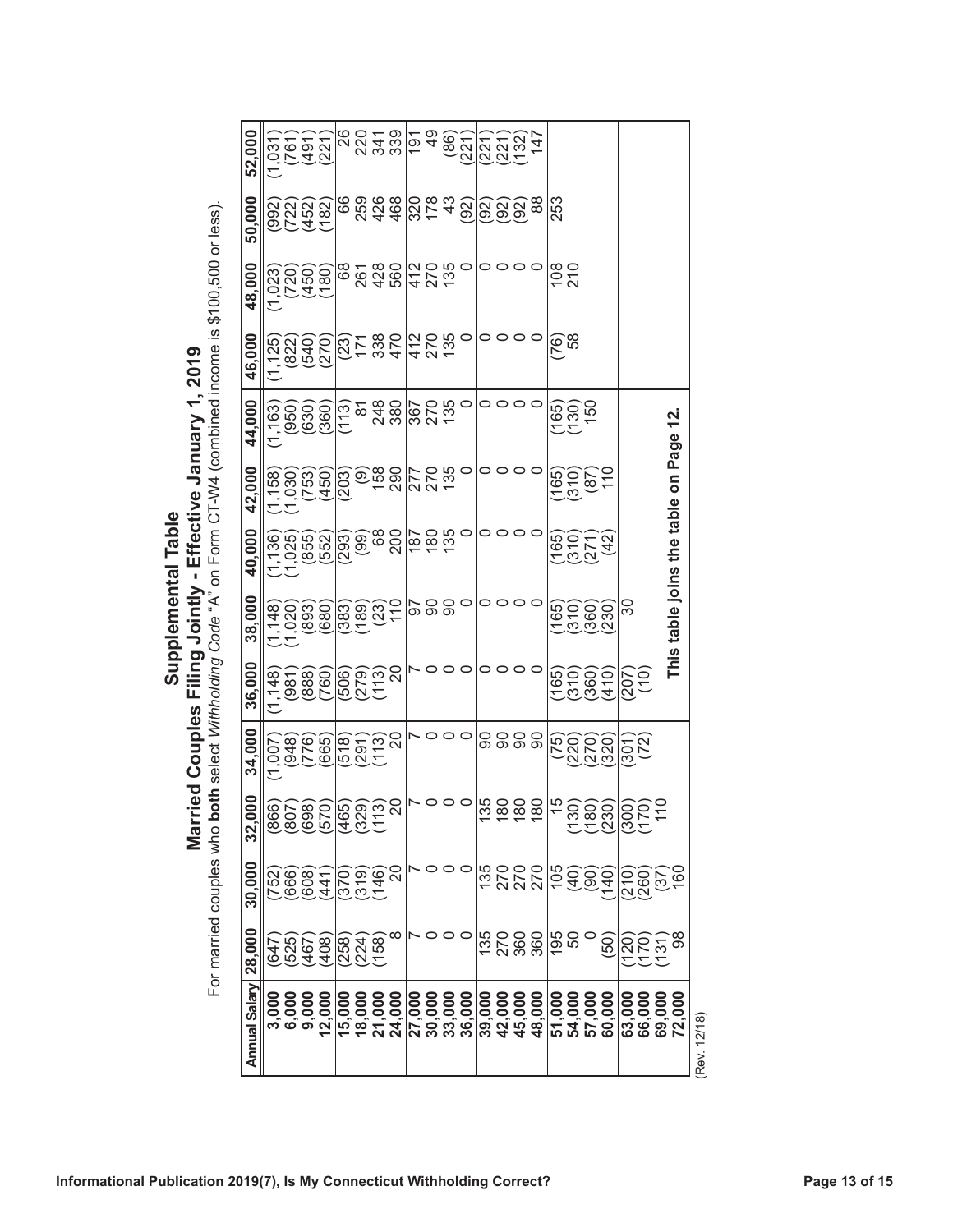| <b>Social Security Benefit Adjustment Worksheet</b>                                                                                                                                                             |                |  |  |  |  |  |  |  |  |
|-----------------------------------------------------------------------------------------------------------------------------------------------------------------------------------------------------------------|----------------|--|--|--|--|--|--|--|--|
| Enter the amount you expect to enter on Form CT-1040 or Form CT-1040NR/PY, Line 1.                                                                                                                              |                |  |  |  |  |  |  |  |  |
| If your filing status is <b>single</b> or <b>married filing separately</b> , is the amount on Line 1 \$75,000 or more?<br>Yes: Complete this worksheet.<br>П                                                    |                |  |  |  |  |  |  |  |  |
| No: Do not complete this worksheet. Enter the amount of federally taxable Social Security benefits you expect<br>to report on federal Form 1040, Line 5b, on Worksheet 1, Line 4.                               |                |  |  |  |  |  |  |  |  |
| If your filing status is <b>married filing jointly</b> , qualifying widow(er), or head of household, is the amount on Line 1<br>\$100,000 or more?                                                              |                |  |  |  |  |  |  |  |  |
| Yes: Complete this worksheet.                                                                                                                                                                                   |                |  |  |  |  |  |  |  |  |
| No: Do not complete this worksheet. Enter the amount of federally taxable Social Security benefits you expect<br>to report on federal Form 1040, Line 5b, on Worksheet 1, Line 4.                               |                |  |  |  |  |  |  |  |  |
| A. Enter the amount you reported on federal Publication 505 <sup>**</sup> , Tax Withholding and Estimated<br>Tax, Worksheet 2-2, Line 1.                                                                        |                |  |  |  |  |  |  |  |  |
| If Line A is zero or less, stop here and enter "0" on Line 41. Otherwise, go to Line B.)                                                                                                                        | A.             |  |  |  |  |  |  |  |  |
| B. Enter the amount you reported on federal Publication 505 <sup>**</sup> , Tax Withholding and Estimated<br>Tax, Worksheet 2-2, Line 10.                                                                       |                |  |  |  |  |  |  |  |  |
| If Line B is zero or less, stop here. Otherwise, go to Line C.)<br>B <sub>1</sub>                                                                                                                               |                |  |  |  |  |  |  |  |  |
| C. Enter the lesser of Line A or Line B.                                                                                                                                                                        | $\overline{C}$ |  |  |  |  |  |  |  |  |
| D. Multiply Line C by 25% (.25).                                                                                                                                                                                | D.             |  |  |  |  |  |  |  |  |
| E. Taxable amount of Social Security benefits you reported on federal Publication 505 **,<br>Tax Withholding and Estimated Tax, Worksheet 2-2, Line 19.                                                         | Е.             |  |  |  |  |  |  |  |  |
| F. Social Security Benefit Adjustment - Subtract Line D from Line E. Enter the amount here<br>and as a subtraction on the 2019 Worksheet 1, Line 4. If Line D is greater than or equal to<br>Line E, enter "0." | E              |  |  |  |  |  |  |  |  |

\*\* To obtain federal Publication 505, visit the IRS website at **[www.irs.gov](https://www.irs.gov)** or call the IRS at **800-829-3676**.